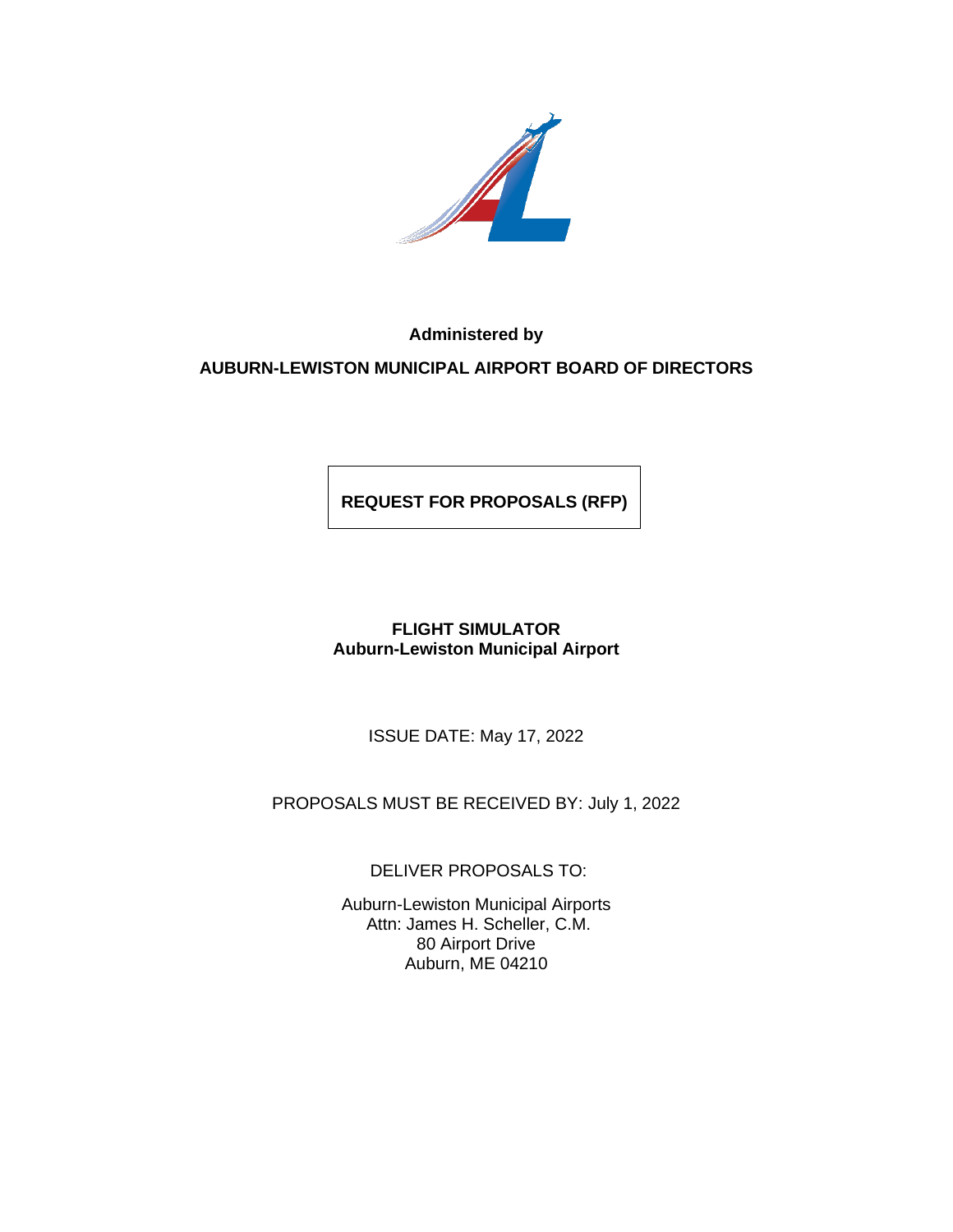## SECTION ONE

## 1.0 GENERAL INFORMATION:

1.1 Purpose: The Auburn-Lewiston Municipal Airport is seeking proposals from qualified vendors for a flight simulator Advanced Aircraft Training Device, as described in this document.

This Request for Proposals (RFP) states the instructions for submitting proposals, the procedure and criteria by which a vendor may be selected and the contractual terms by which the Airport intends to govern the relationship between it and the selected vendor.

- 1.2 Definition of Parties: The Auburn-Lewiston Municipal Airport will hereinafter be referred to as the "Airport." Respondents to the RFP shall be referred to as "Bidder(s)" or "bidder(s)". The Bidder to whom the Contract is awarded shall be referred to as the "Contractor."
- 1.3 Overview: This RFP covers the requirements to provide an aircraft training device for the Airport of Maine at Augusta Aviation Program. The model, Redbird DL is provided to exhibit the minimum levels, features, quality and service. Alternative models will be considered.

The flight training device shall be designated by the Federal Aviation Administration (FAA) as an Advanced Aircraft Training Device (AATD). The AATD will be used to supplement the aviation training of Aviation students during all of instruction. During this period, students will be earning the Private Pilot Certificate, the Instrument Rating, the Commercial Certificate, and the Instrument Instructor Rating. The AATD will be used beginning with an introduction to the aircraft for the new student through a platform for students to practice their instrument instructional procedures and techniques. Aircraft simulated will be single and multi-engine. The AATD must be a single device configurable to represent the aircraft used by the Airport in its flying training program.

| <b>Evaluation Criteria</b>                                          | <b>Possible</b> | Weight | <b>Total</b> |
|---------------------------------------------------------------------|-----------------|--------|--------------|
| Overall plan and approach to providing the equipment                | 5               |        | 10           |
| Bidder's experience with projects of similar scope and<br>magnitude | 5               | 2      | 10           |
| Overall plan for service and support                                | 5               |        | 10           |
| Bidder's ability to meet specifications                             | 5               | 3      | 15           |
| References from contracts using the same or similar<br>equipment    | 5               |        | 5            |
| Bidder's qualifications for the scope of work in this<br>contract   | 5               |        | 5            |
| Experience and training of personnel assigned to this<br>contract   | 5               |        | 5            |
| <b>Installed Cost and Annual Maintenance</b>                        | 5               | 3      | 15           |
| <b>Total Points</b>                                                 |                 |        | 75           |

1.4 Evaluation Criteria: Proposals will be evaluated on many criteria deemed to be in the Airport's best interests, including, but not limited to: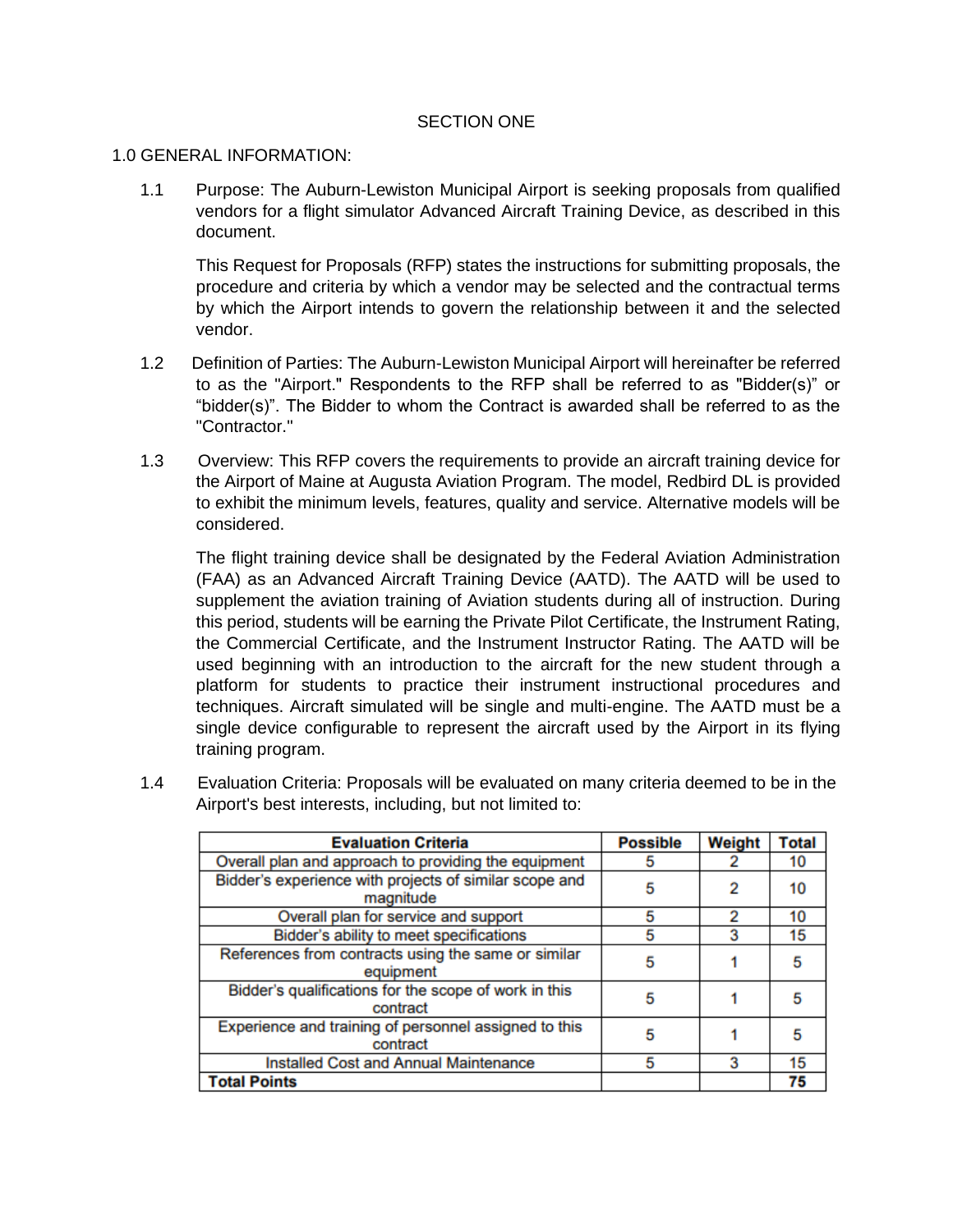- 1.5 Alternates: Unless otherwise provided for in this solicitation, the name of a certain brand, make or manufacturer does not restrict bidders to the specific brand, make or manufacturer named; but conveys the general style, type, character, and quality of the article desired. Any article which the Airport, in its sole discretion, determines to be the equal of that specified, considering quality, workmanship, economy of operation, and suitability for the purpose intended, shall be accepted. It is the bidder's responsibility to indicate the product clearly and specifically being offered and to provide sufficient descriptive literature, catalog cuts and technical detail to enable the Airport to determine if the product offered meets the requirements of the solicitation. Failure to furnish adequate data for evaluation purposes may result in declaring a bid nonresponsive. Unless the bidder clearly indicates in its bid that the product offered is an "equal" product, such bid will be considered to offer the brand name products referenced in the solicitation.
- 1.6 Communication with the Airport: It is the responsibility of the bidder to inquire about any requirement of this RFP that is not understood. Responses to inquiries, if they change or clarify the RFP in a substantial manner, will be forwarded by addenda to all parties that have received a copy of the RFP. Addenda will also be posted on our web site, www.flytomaine.com. The Airport will not be bound by oral responses to inquiries or written responses other than addenda.

Inquiries must be made to: Auburn-Lewiston Municipal Airport Attn: James H. Scheller, C.M. 80 Airport Drive Auburn, ME 04210 [manager@flytomaine.com](mailto:manager@flytomaine.com)

The deadline for inquiries is June 30, 2022. The Airport will respond to written inquiries not later than close of business, July 15, 2022.

- 1.7 Award of Proposal: The Airport intends to award this contract to a single bidder. Presentations may be requested of two or more bidders deemed by the Airport to be the best suited among those submitting proposals based on the selection criteria. After presentations have been conducted, the Airport may select the bidder which, in its opinion, has made the proposal that is the most responsive and most responsible and may award the Contract to that bidder. The Airport reserves the right to waive minor irregularities. The Airport reserves the right to reject any or all proposals, in whole or in part, and is not necessarily bound to accept the lowest cost proposal if that proposal is contrary to the best interests of the Airport. The Airport may cancel this Request for Proposals or reject any or all proposals in whole or in part. Should the Airport determine in its sole discretion that only one bidder is fully qualified, or that one bidder is clearly more qualified than any other under consideration, a contract may be awarded to that bidder without further action.
- 1.8 Award Protest: Bidders may appeal the award decision by submitting a written protest to the Auburn-Lewiston Municipal Airport Board of Directors withing (5) business days of the date of the award notice, with a copy of the protest to the successful bidder. The protest must contain a statement of the basis for the challenge.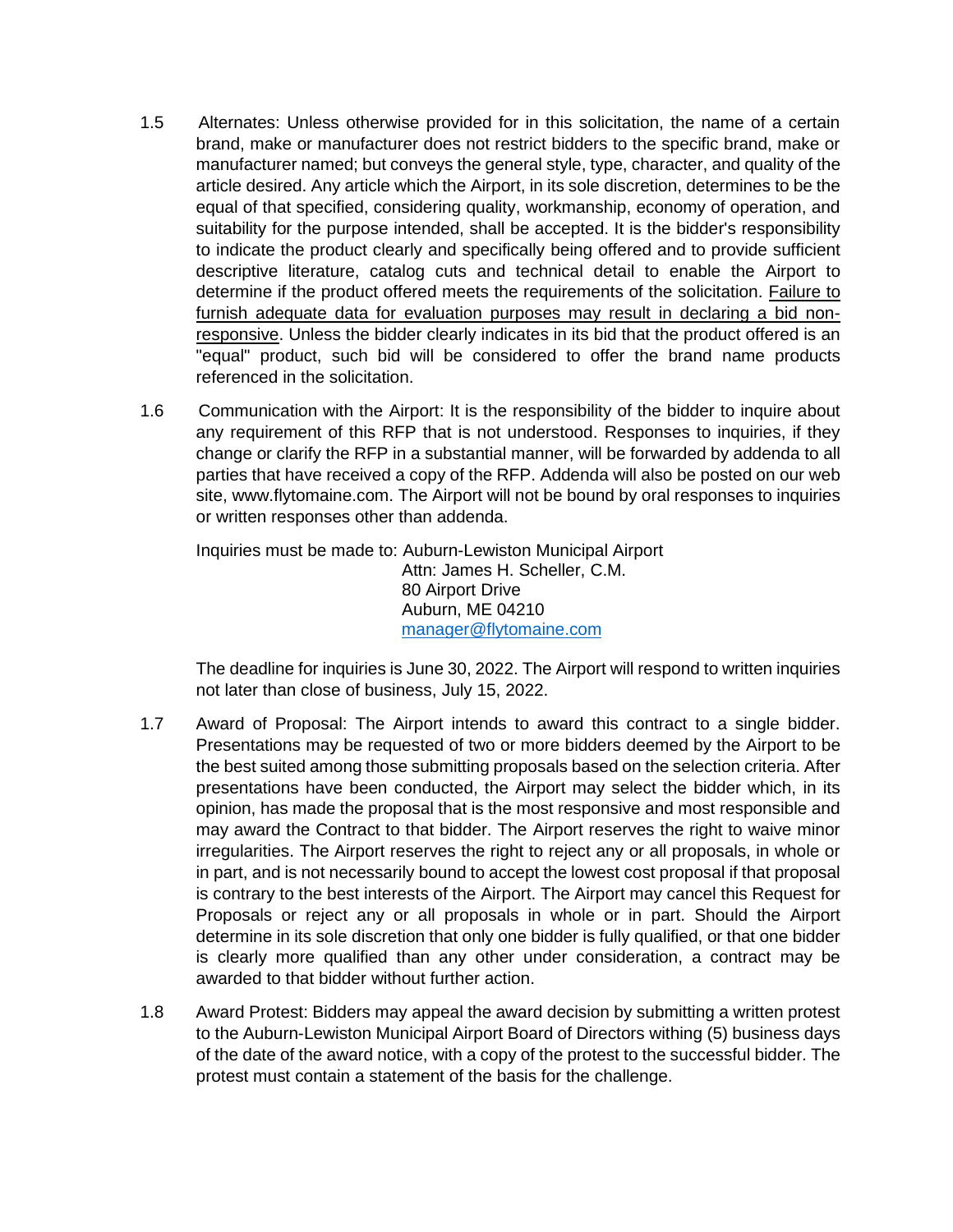- 1.9 Confidentiality: The information contained in proposals submitted for the Airport's consideration will be held in confidence until all evaluations are concluded and a vendor selected (the successful bidder). At that time the Airport will issue bid award notice letters to all participating bidders and the successful bidder's proposal may be made available to participating bidders upon request. After the protest period has passed and the contract is fully executed, the winning proposal will be available for public inspection. Pricing and other information that is an integral part of the offer cannot be considered confidential after an award has been made. The Airport will honor requests for confidentiality for information of a proprietary nature to the extent allowed by law. Clearly mark any information considered confidential.
- 1.10 Costs of Preparation: Bidder assumes all costs of preparation of the proposal and any presentations necessary to the proposal process.
- 1.11 Debarment: Submission of a signed proposal in response to this solicitation is certification that your firm (or any subcontractor) is not currently debarred, suspended, proposed for debarment, declared ineligible or voluntarily excluded from participation in this transaction by any State or Federal 4 department or agency. Submission is also agreement that the Airport will be notified of any change in this status.
- 1.12 Proposal Understanding: By submitting a proposal, the bidder agrees and assures that the specifications are adequate, and the bidder accepts the terms and conditions herein. Any exceptions should be noted in your response.
- 1.13 Proposal Validity: Unless specified otherwise, all proposals shall be valid for ninety (90) days from the due date of the proposal.
- 1.14 Non-Responsive Proposals: The Airport will not consider non-responsive proposals, i.e., those with material deficiencies, omissions, errors, or inconsistencies.
- 1.15 Specification Protest Process and Remedies: If a bidder feels that the specifications are written in a way that limits competition, a specification protest may be sent to the Auburn-Lewiston Municipal Airport Board of Directors. Specification Protests will be responded to within five (5) business days of receipt. Determination of protest validity is at the sole discretion of the Airport. The due date of the proposal may be changed if necessary to allow consideration of the protest and issuance of any necessary addenda. Specification protests shall be presented to the Airport in writing as soon as identified, but no less than five (5) business days prior to the bid opening date and time. No protest against the award due to the specifications shall be considered after this deadline. Protests shall include the reason for the protest and any proposed changes to the specifications. Protests should be delivered to the Office of Strategic Procurement in sealed envelopes, clearly marked as follows:

SPECIFICATION PROTEST, RFP: SIMULATOR

1.16 Submission: One (1) SIGNED original submitted to the Auburn-Lewiston Municipal Airport, Attn: Airport Manager, 80 Airport Drive, Auburn, ME 04210 in a sealed envelope and one (1) electronic copy in Adobe Portable Document Format (PDF) of the complete proposal must be submitted to manager@flytomaine.com by 4:00 p.m. July 15, 2022. All image files must be in one of the following formats: JPG, GIF, BMP,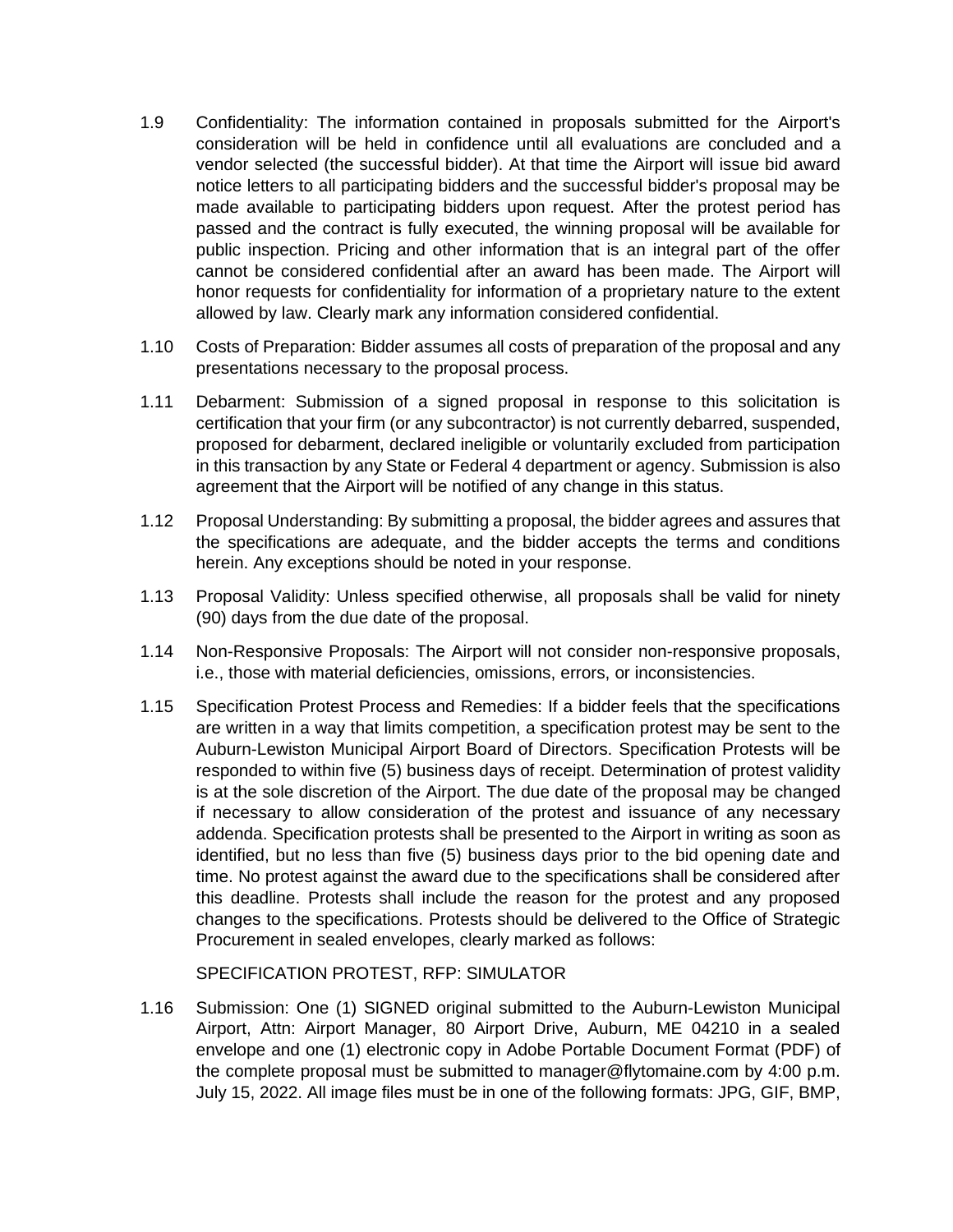or TIF. The Airport prefers images already inserted as part of the document such as a PDF.

The envelope must be clearly identified on the outside as follows:

Name of Bidder Address of Bidder Due Date RFP: Simulator

- 1.17 Any contract or agreement for services that will, or may, result in the expenditure by the Airport of \$3,000 or more must be approved in writing by the Airport Board Chairperson.
- 1.18 The Airport must adhere to the provisions of the Maine Freedom of Access Act (FOAA), 1 MRSA §401 et seq. As a condition of accepting a contract under this section, a contractor must accept that, to the extent required by the Maine FOAA, responses to this solicitation, and any ensuing contractual documents, are considered public records and therefore are subject to freedom of access requests.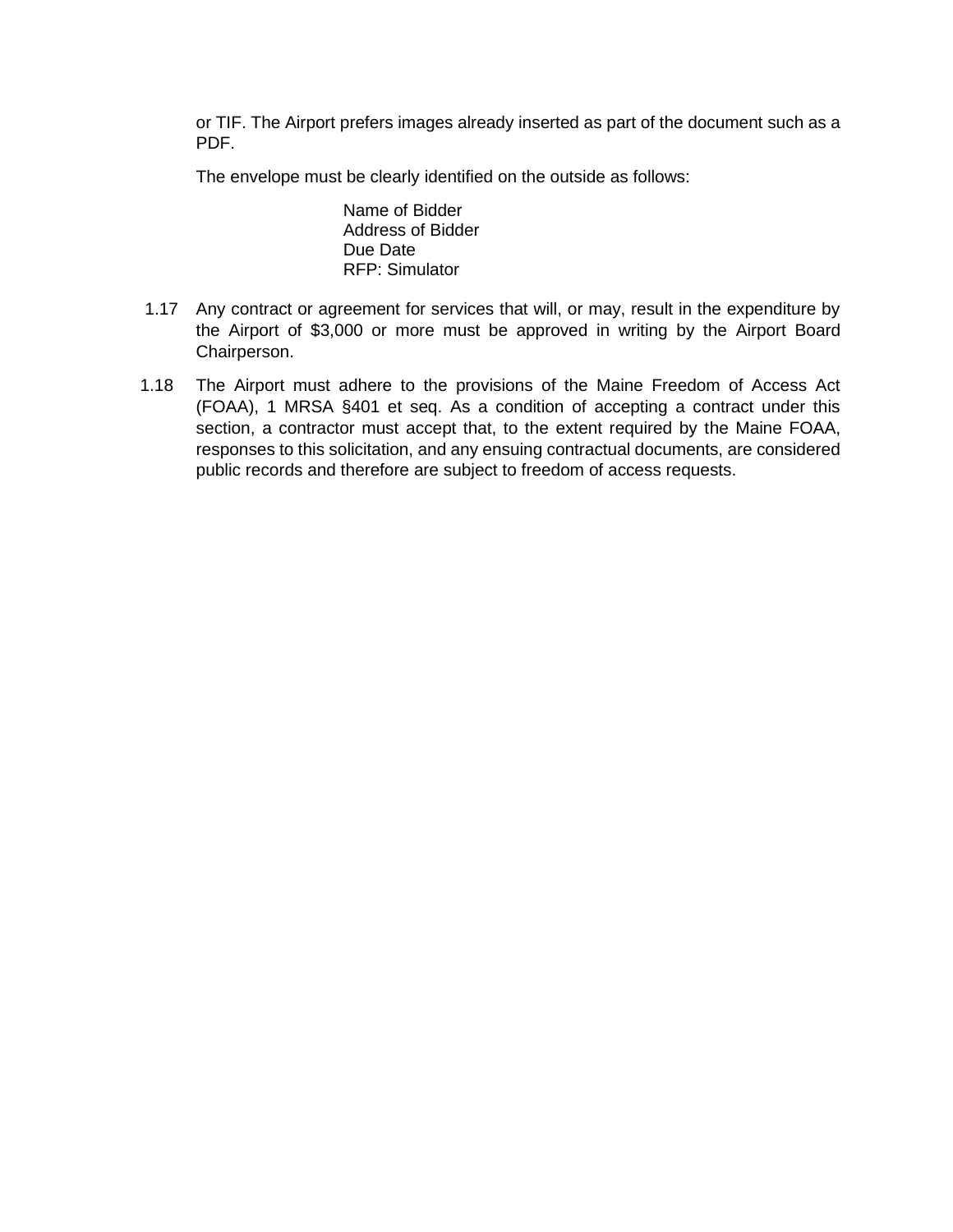## **SECTION TWO**

- 2.0 GENERAL TERMS AND CONDITIONS:
- 2.1 Contract Administration: The Auburn-Lewiston Municipal Airport Manager the Airport's authorized representative in all matters pertaining to the administration of the terms and conditions of this agreement and to whom all notifications must be sent:

James H. Scheller, C.M. Airport Manager 80 Airport Drive Auburn, ME 04210

- 2.2 Contract Documents: If a separate contract is not written, the Contract entered into by the parties shall consist of the RFP, the signed proposal submitted by the Contractor, the specifications including all modifications thereof, and a purchase order or letter of agreement requiring signatures of the Airport and the Contractor, all of which shall be referred to collectively as the Contract Documents.
- 2.3 Contract Modification and Amendment: The parties may adjust the specific terms of this Contract where circumstances beyond the control of either party require modification or amendment. Any modification or amendment proposed by the Contractor must be in writing to the Contract Administrator. Any agreed upon modification or amendment must be in writing and signed by both parties.
- 2.4 Contract Data: The Contractor is required to provide the Airport with detailed data concerning the Contract at the completion of each contract year or at the request of the Airport at other times. The Airport reserves the right to audit the Contractor's records to verify the data. This data may include, but is not limited to services rendered and items sold (parts).
- 2.5 Contract Validity: In the event one or more clauses of the Contract are declared invalid, void, unenforceable or illegal, that shall not affect the validity of the remaining portions of the Contract.
- 2.6 Non-Waiver of Defaults: Any failure of the Airport to enforce or require the strict keeping and performance of any of the terms and conditions of this Contract shall not constitute a waiver of such terms, conditions, or rights.
- 2.7 Cancellation/Termination: If the Contractor defaults in its agreement to provide personnel or equipment to the Airport's satisfaction, or in any other way fails to provide service in accordance with the contract terms, the Airport shall promptly notify the Contractor of such default and if adequate correction is not made within seven (7) calendar days, the Airport may take whatever action it deems necessary to provide alternate services and may, at its option, immediately cancel this Contract with written notice. Cancellation does not release the Contractor from its obligation to provide goods or services per the terms of the Contract during the notification period.
- 2.8 Employees: The Contractor shall employ only competent and satisfactory personnel and shall provide a sufficient number of employees to perform the required services efficiently and in a manner satisfactory to the Airport. If the Contract Administrator or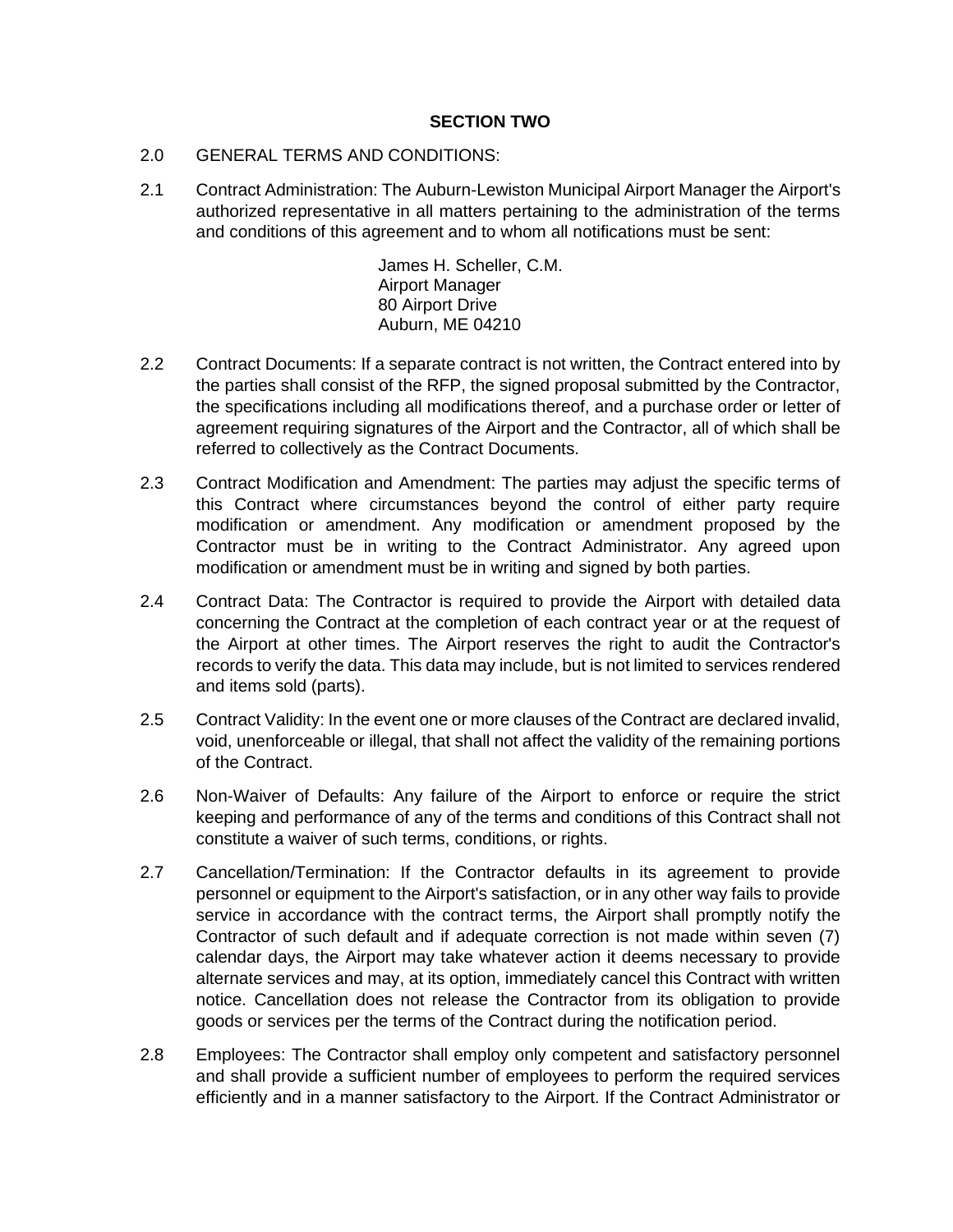designee, notifies the Contractor in writing that any person employed on this Contract is incompetent, disorderly, or otherwise unsatisfactory, such person shall not again be employed in the execution of this Contract without the prior written consent of the Contract Administrator.

- 2.9 Clarification of Responsibilities: If the Contractor needs clarification of or deviation from the terms of the Contract, it is the Contractor's responsibility to obtain written clarification or approval from the Contract Administrator.
- 2.10 Litigation: This Contract and the rights and obligations of the parties hereunder shall be governed by and construed in accordance with the laws of the State of Maine without reference to its conflicts of laws principles. The Contractor agrees that any litigation, action or proceeding arising out of this Contract, shall be instituted in a state court located in the State of Maine.
- 2.11 Assignment: Neither party of the Contract shall assign the Contract without the prior written consent of the other, nor shall the Contractor assign any money due or to become due without the prior written consent of the Airport.
- 2.12 Equal Opportunity: In the execution of the Contract, the Contractor and all subcontractors agree, consistent with the Airport's policy, not to discriminate on the grounds of race, color, religion, sex, sexual orientation, including transgender status or gender expression, national origin or citizenship status, age, disability, genetic information, or veteran's status and to provide reasonable accommodations to qualified individuals with disabilities upon request. The Airport encourages the employment of individuals with disabilities. The following person has been designated to handle inquiries regarding non-discrimination policies: Director, Office of Equal Opportunity, 101 North Stevens Hall, 581-1226.
- 2.13 Independent Contractor: Whether the Contractor is a corporation, partnership, other legal entity, or an individual, the Contractor is an independent contractor. If the Contractor is an individual, the Contractor's duties will be performed with the understanding that the Contractor is a self-employed person, has special expertise as to the services which the Contractor is to perform and is customarily engaged in the independent performance of the same or similar services for others. The manner in which the services are performed shall be controlled by the Contractor; however, the nature of the services and the results to be achieved shall be specified by the Airport. The Contractor is not to be deemed an employee or agent of the Airport and has no authority to make any binding commitments or obligations on behalf of the Airport except as expressly provided herein. The Airport has prepared specific guidelines to be used for contractual agreements with individuals (not corporations or partnerships) who are not considered employees of the Airport.
- 2.14 Sexual Harassment: The Airport is committed to providing a positive environment for all students and staff. Sexual harassment, whether intentional or not, undermines the quality of this educational and working climate. The Airport thus has a legal and ethical responsibility to ensure that all students and employees can learn and work in an environment free of sexual harassment. Consistent with the state and federal law, this right to freedom from sexual harassment was defined as Airport policy by the Airport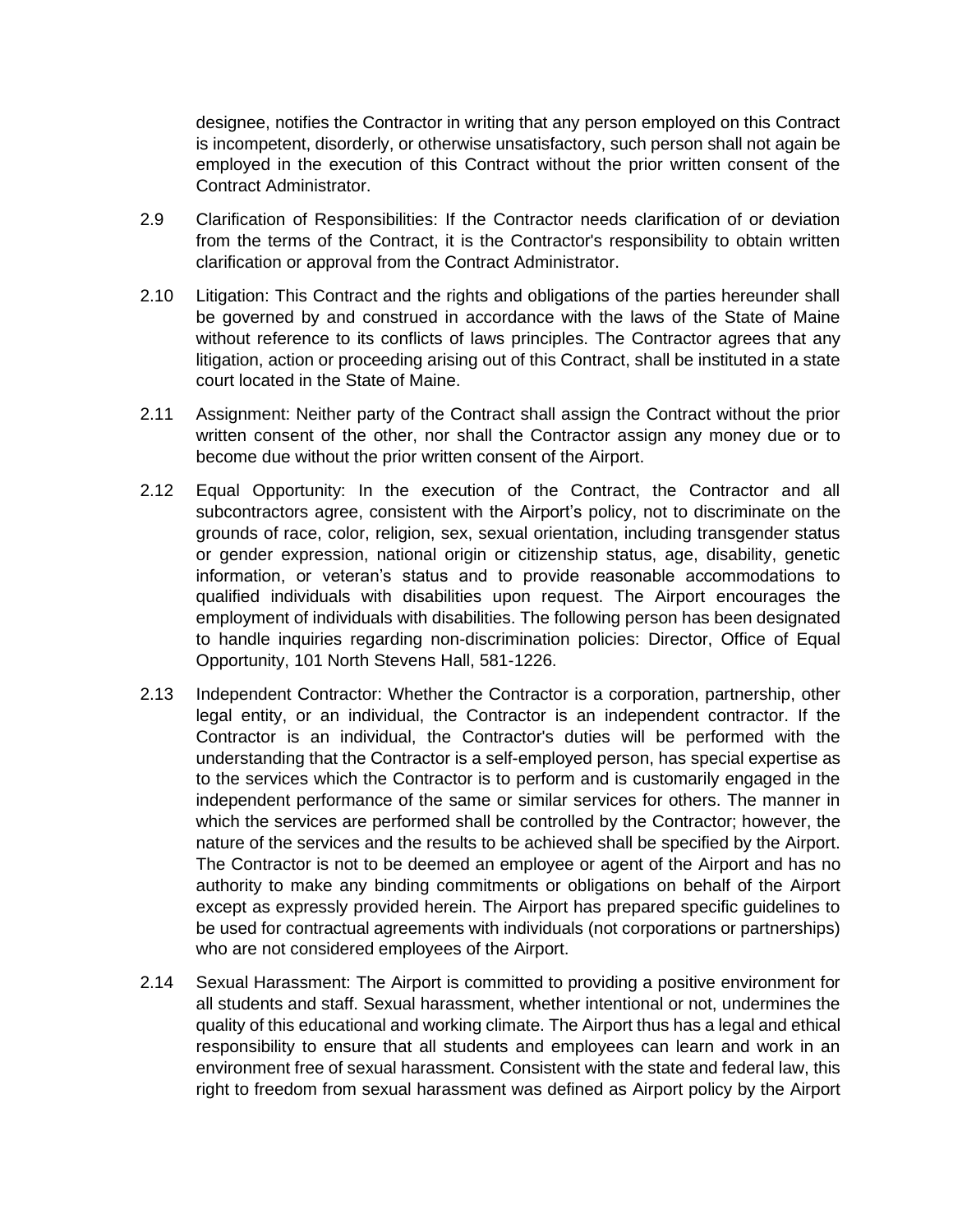Board of Directors. Failure to comply with this policy could result in termination of this Contract without advanced notice.

- 2.15 Indemnification: The Contractor agrees to be responsible for, and to protect, save harmless, and indemnify the Airport and its employees from and against all loss, damage, cost and expense (including attorney's fees) suffered or sustained by the Airport or for which the Airport may be held or become liable by reason of injury (including death) to persons or property or other causes whatsoever, in connection with the operations of the Contractor or any subcontractor under this agreement.
- 2.16 Contractor's Liability Insurance: During the term of this agreement, the Contractor shall maintain the following insurance:

| Insurance Type                                                           | Coverage Limit                                                            |
|--------------------------------------------------------------------------|---------------------------------------------------------------------------|
| 1. Commercial General Liability<br>(Written on an Occurrence-based form) | \$1,000,000 per occurrence or more<br>(Bodily Injury and Property Damage) |
| 2. Vehicle Liability<br>(Including Hired & Non-Owned)                    | \$1,000,000 per occurrence or more<br>(Bodily Injury and Property Damage) |
| 3. Workers Compensation<br>(In Compliance with Applicable State Law)     | Required for all personnel                                                |

The "Auburn-Lewiston Municipal Airport" shall be named as Additional Insured on the Commercial General Liability insurance.

Certificates of Insurance for all of the above insurance shall be filed with:

Auburn-Lewiston Municipal Airport, 80 Airport Drive Auburn, ME 04210

Certificates shall be filed prior to the date of performance under this Agreement. Said certificates, in addition to proof of coverage, shall contain the standard statement pertaining to written notification in the event of cancellation, with a thirty (30) day notification period.

- 2.17 Smoking Policy: The Airport terminal and all buildings are tobacco free. This policy applies to staff, contractors, vendors, and visitors. The use of tobacco and all smoking products is only permitted in designated areas. Tobacco is by definition includes possession of any lighted tobacco products, or use of any type of smokeless tobacco.
- 2.18 Payments: Payment will be upon submittal of an invoice to the address shown on the purchase order by the Contractor on a Net 30 basis unless discount terms are offered. Invoices must include a purchase order number. Please indicate your preferred method of payment.
- 2.19 Force Majeure: Neither party shall be liable to the other or be deemed to be in breach of this Contract for any failure or delay in rendering performance arising out of causes beyond its reasonable control and without its fault or negligence. Such causes may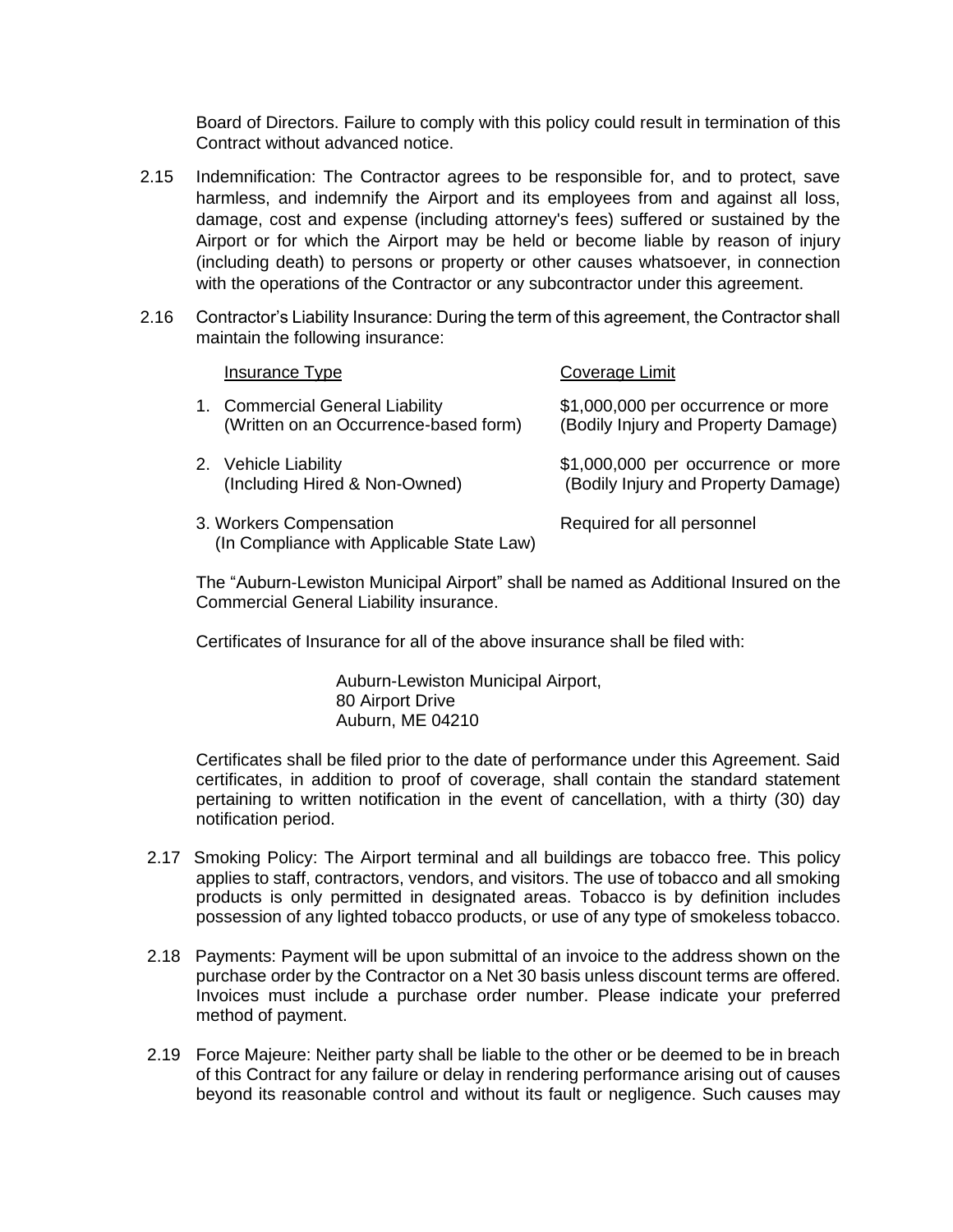include but are not limited to: acts of God or of a public enemy, fires, flood, epidemics, strikes, embargoes or unusually severe weather. Dates or time of performance shall be extended to the extent of delays excused by this section provided that the party whose performance is affected notifies the other promptly of the existence and nature of such delay.

- 2.20 Tax Exempt: The Airport is exempt from the payment of Federal Excise Taxes on articles not for resale and for the Federal Transportation Tax on all shipments. The Contractor and subcontractor shall quote and shall be reimbursed less these taxes. Upon application, exemption certificates will be furnished when required. The Airport is exempt from the payment of Maine State Sales and Use Taxes.
- 2.21 Bidders must disclose any potential conflicts of interest.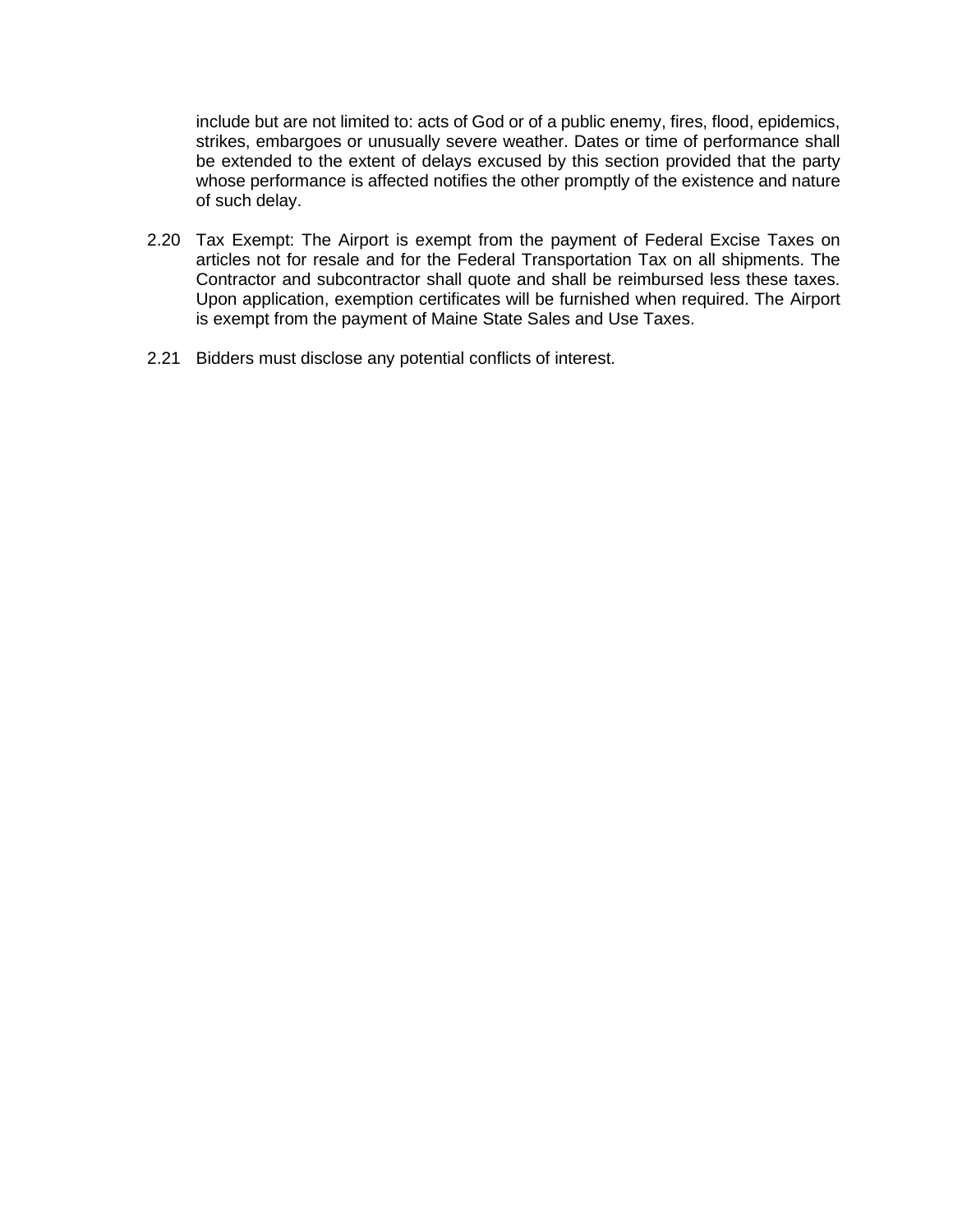## **SECTION THREE**

## 3.0 PERFORMANCE TERMS AND CONDITIONS:

- 3.1 Basic Simulator (Advanced Aircraft Training Device) Requirements based upon aircraft available for students.
	- 3.1.1 Classification by the FAA as an Advanced Aircraft Training Device
	- 3.1.2 Open cockpit with a minimum 200 Degree wrap-around field of view providing the pilot with straight-ahead as well as peripheral view of the aircraft and surrounding environment.
	- 3.1.3 Cockpit configuration easily configurable for each of the aircraft
		- 3.1.3.1 Realistic cockpit gauges with functioning control knobs
		- 3.1.3.2 Throttle single for single engine
		- 3.1.3.3 Aircraft configuration requirements 3.1.4.3.1 Cessna 172 simulation with steam gauges and a 430/530
			- 3.1.4.3.2 Cessna 172 with G1000 and GFC700 Autopilot
	- 3.1.4 Yoke with 2-axis control loading to represent actual yoke feel. Realistic and functional rudder pedals with differential brakes.
	- 3.1.5 Instruction/Users' manual
	- 3.1.6 Internet connectivity to vendor for diagnostics and remote support
- 3.2 Software and Teaching environment
	- 3.2.1 Complete United States terrain and airport database, user configurable for selected flight profile and mission database and ability to present a realistic airport environment to include airfield and approach lighting
	- 3.2.2 Ability to store pre-configured flight profiles
	- 3.2.3 Realistic engine and cockpit sounds
	- 3.2.4 Ability to set weather ceiling, visibility and related conditions
	- 3.2.5 Ability to review flight with student after an AATD training session including start, stop and pause functions
	- 3.2.6 Portable instructor panel software
- 3.3 AATD Class-Specific Requirements
	- 3.3.1 Introduction and Private Pilot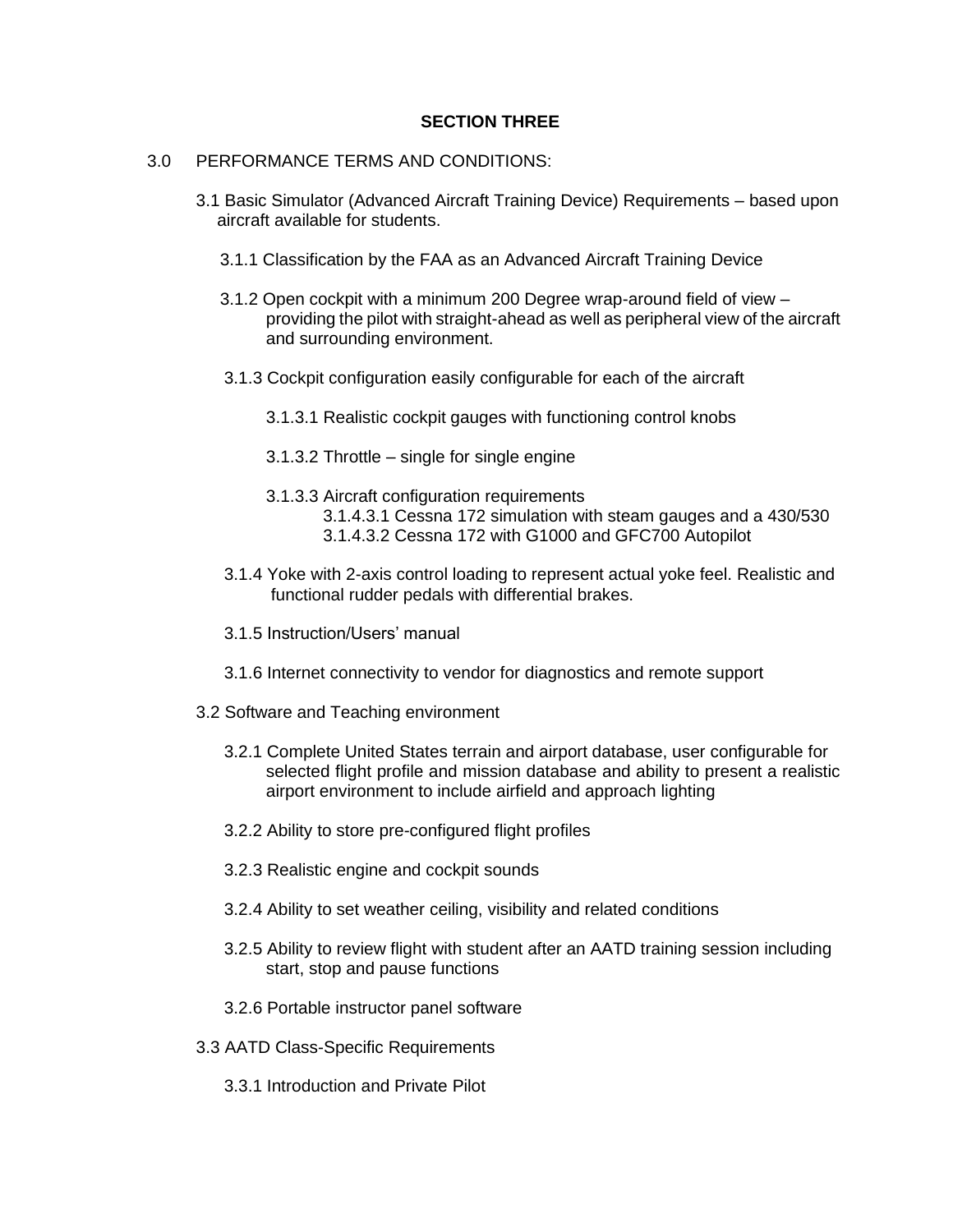- 3.3.1.1 Basic presentation of analog cockpit gauges and controls for student identification and familiarization
	- 3.3.1.1.1 Yoke with 2-axis control loading and Rudder pedals with differential braking
	- 3.3.1.1.2 Heading, Altimeter, Tachometer, Vertical Velocity, Turn and Slip and Airspeed indicator with markings
	- 3.3.1.1.3 Dual VOR capability
	- 3.3.1.1.4 Magneto and starter control
	- 3.3.1.1.5 Master battery and alternator control
	- 3.3.1.1.6 Two fuel pump circuit
	- 3.3.1.1.7 Landing and taxi light controls
	- 3.3.1.1.8 Navigation light control
	- 3.3.1.1.9 Rotating beacon control
	- 3.3.1.1.10 Strobe light control
	- 3.3.1.1.11 Avionics master control
	- 3.3.1.1.12 Elevator trim wheel
	- 3.3.1.1.13 Alternate static air control
	- 3.3.1.1.14 Parking brake control
	- 3.3.1.1.15 Fuel Selector valve
	- 3.3.1.1.16 Transponder with Mode C capability, selective code knobs plus IDENT button
- 3.3.1.2 Ground operations procedures to include checklist training, starting engine and basic taxi operations
- 3.3.1.3 Engine run-up check, pre-takeoff checks to include proper flight control movement coordinated with visual presentation of control surface movement (e.g. – left turn, yoke to left, left aileron up, right aileron down)
- 3.3.1.4 Engine application and takeoff
- 3.3.1.5 Aircraft system malfunctions inaccurate gauge readings, inoperative gauges
- 3.3.1.6 Takeoff emergencies: Engine failure and Flight instrument failure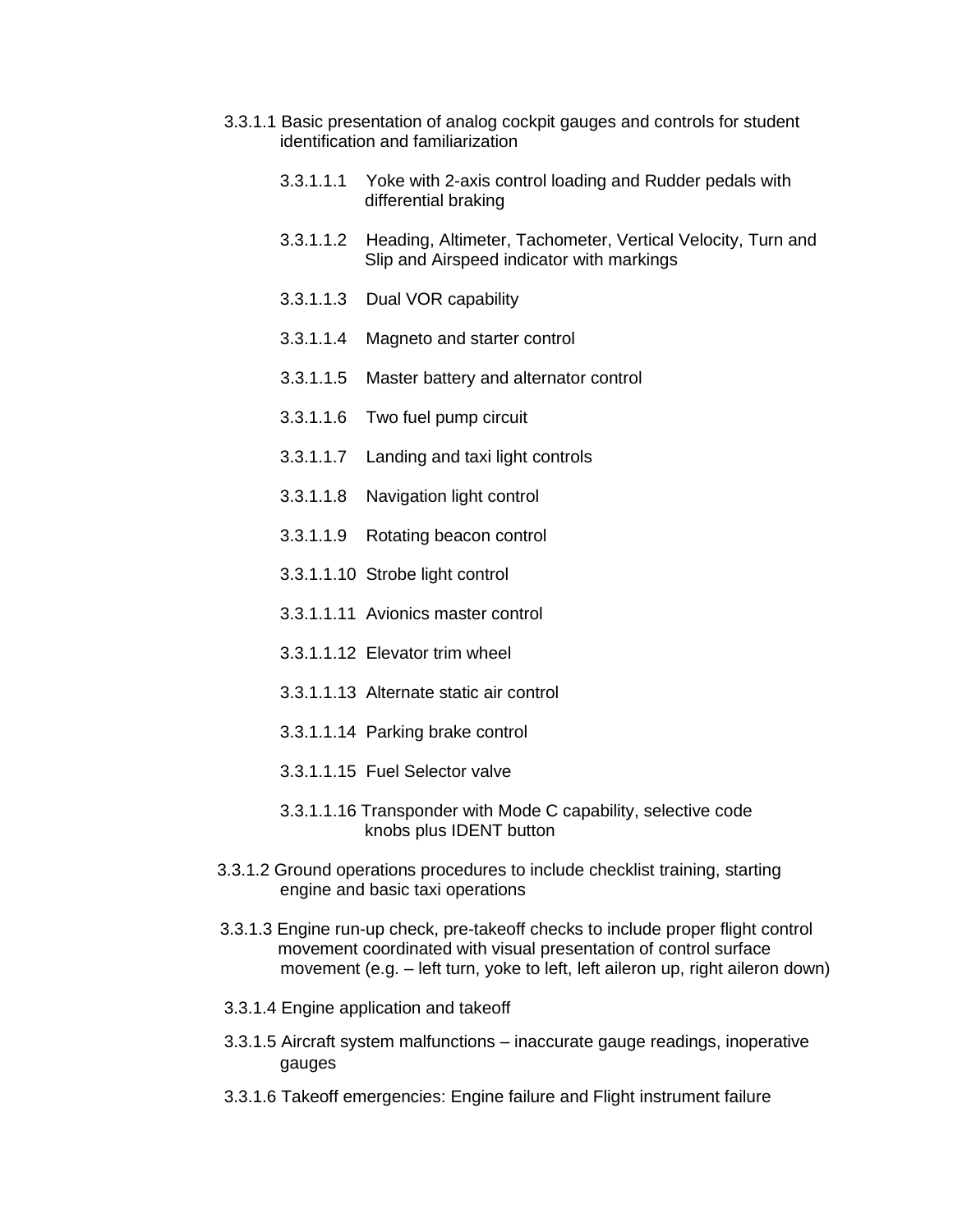- 3.3.1.7 In-Flight emergencies: Engine failure, flight Instrument Failure, Radio failure
- 3.3.1.8 Basic navigation
- 3.3.2 Instrument Training, in addition to Section
	- 3.3.2.1 Realistic analog gauge (6-Pack) instrument training
	- 3.3.2.2 Ability to fly selected approaches to a multitude of airfields
	- 3.3.2.3 Ability to position the aircraft at any start position in the air near any approach fix in any configuration and store this setting if desired – to teach holding pattern entry and holding procedures
	- 3.3.2.4 Realistic navigation capability to match actual aircraft performance to provide the students with the ability to execute a flight plan for an actual navigation mission. Aircraft climb, enroute, and descent must be realistic.
	- 3.3.2.5 Simulator reconfigurable to Garmin G 1000 or equivalent to introduce students to glass cockpit instrumentation.
	- 3.3.2.6 Realistic weather control for departure and arrival
	- 3.3.2.7 Ability for the simulator to provide accurate unusual attitude training to include vestibular stimulation such that the student must learn to trust instruments regardless of perceived feeling of aircraft attitude.
- 3.3.3 Commercial Training. Multi-engine aircraft operation with choice of plane configurations. In addition to Section 3.1 and 3.2
	- 3.3.3.1 Realistic Throttle Quadrant with Throttle, Mixture, and Prop Control **Emergencies** 
		- 3.3.3.1.1 Flap positioning control
		- 3.3.3.1.2 Pilot heat control
		- 3.3.3.1.3 Landing gear positioning
		- 3.3.3.1.4 Dual throttle quadrant
	- 3.3.3.2 Single Engine failure during takeoff and during flight
	- 3.3.3.3 Realistic sensation of engine failure: The AATD should yaw appropriately producing the sensation of an actual engine loss in a multi-engine aircraft
	- 3.3.3.4 Cockpit gauge malfunctions with the ability to fail a single gauge while having the operation of the engine remain normal: For example, failure of the fuel gauge, failure of the manifold pressure gauge, etc.
	- 3.3.3.5 Other emergencies as required by the instructor
- 3.4 Aircraft Simulation Packs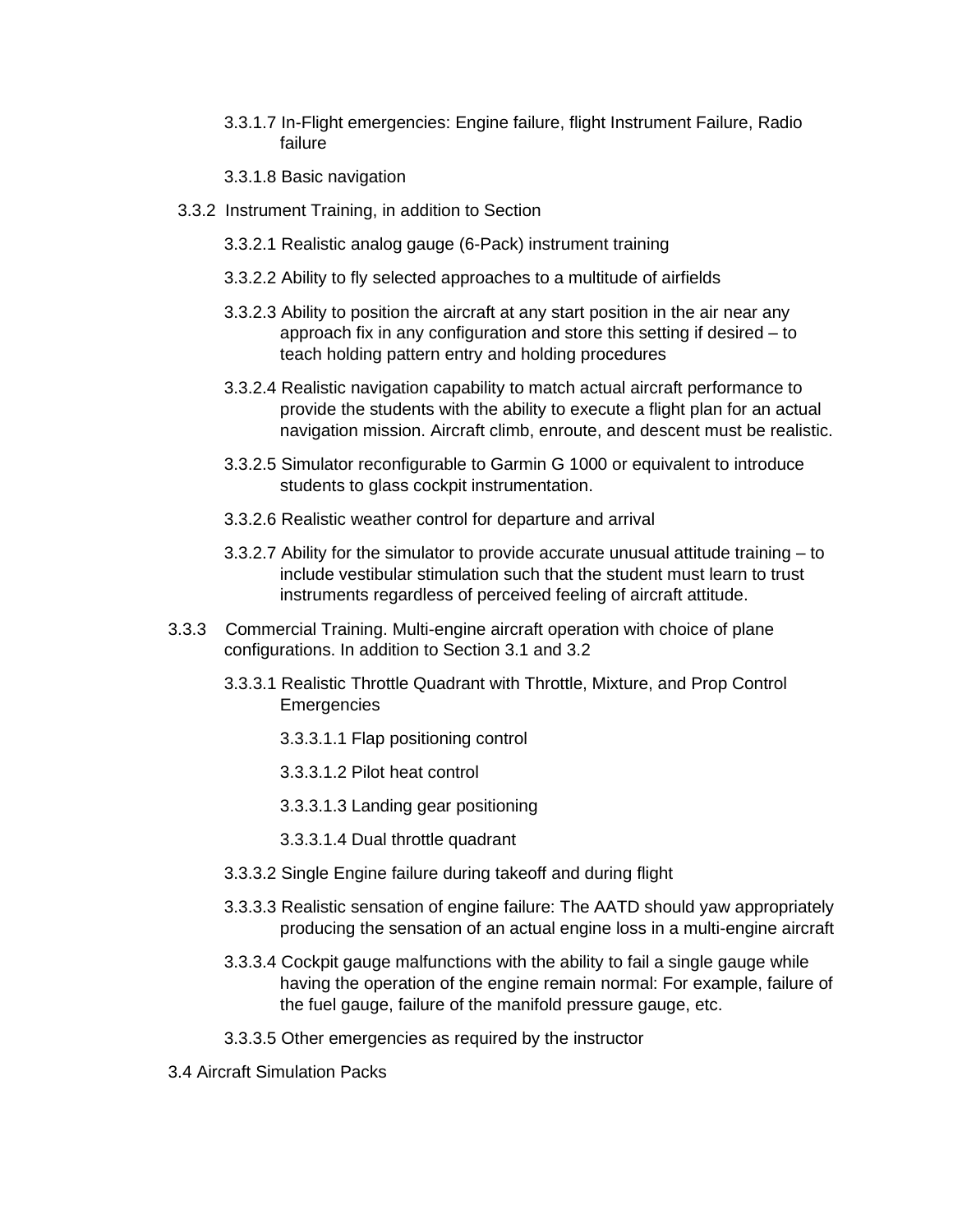- 3.4.1 Generic, Single Engine, Piston Aircraft w/ 6-pack configuration (equal to C172- S KLN94)
	- 3.4.1.1 Yoke controller with two axis control loading
	- 3.4.1.2 Throttle, carburetor heat, and mixture control
	- 3.4.1.3 Instrument Panel with the following instrument presentation actual or simulated
		- 3.4.1.3.1 PFD Buttons for Com frequency swap, Nav frequency swap, functioning soft keys representative of the G1000 configuration
		- 3.4.1.3.2 MFD Buttons for Com frequency swap, Nav frequency swap, functioning soft keys representative of the G1000 configuration
		- 3.4.1.3.3 Audio panel buttons for COM1 MIC, COM1, COM2 MIC, COM2, Nav1, Nav2, ADF, DME
		- 3.4.1.3.4 Autopilot buttons for autopilot engage/disengage, HDG, NAV, APR, VS, FLC, FD, ALT, VNV, BC, NOSE UP and NOSE DWN
	- 3.4.1.4 Gauges simulated:
		- 3.4.1.4.1 Airspeed indicator
		- 3.4.1.4.2 Altimeter
		- 3.4.1.4.3 Attitude indicator
		- 3.4.1.4.4 Vertical velocity indicator
		- 3.4.1.4.5 Magnetic Compass
		- 3.4.1.4.6 Audio panel
		- 3.4.1.4.7 Hobbs meter
- 3.4.2 Cessna 172 or equivalent single engine trainer with G1000 GFC700 **Configuration** 
	- 3.4.2.1 Yoke controller with two axis control loading
	- 3.4.2.2 Throttle, carburetor heat, and mixture control
	- 3.4.2.3 Instrument Panel with the following instrument presentation actual or simulated
		- 3.4.2.3.1 Audio panel buttons for COM1 MIC, COM1, COM2 MIC, COM2, Nav1, Nav2, ADF, DME
		- 3.4.2.3.2 Autopilot buttons for autopilot engage/disengage, HDG, NAV, APR, VS, FLC, FD, ALT, VNV, BC, NOSE UP and NOSE DWN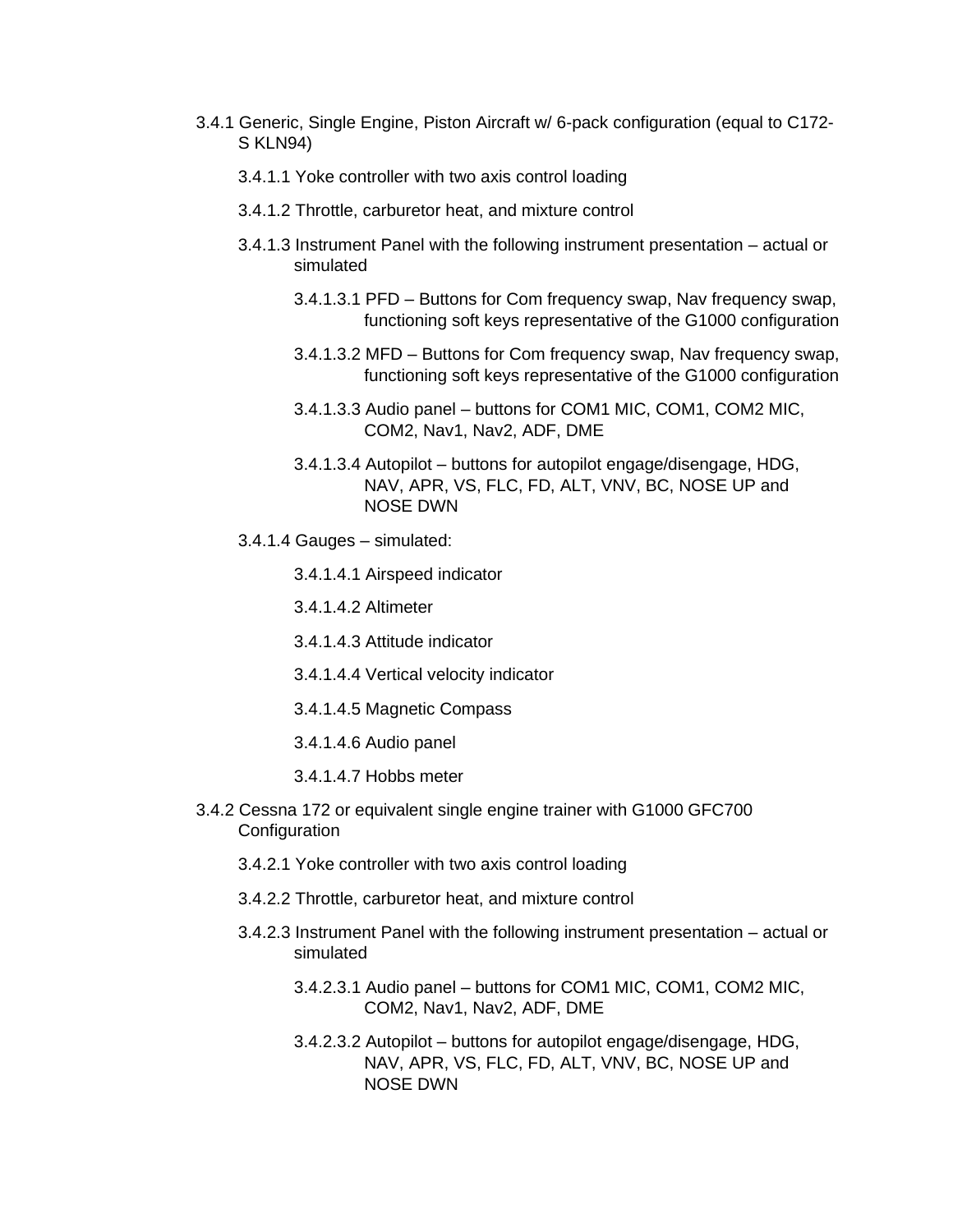- 3.4.2.4 Gauges simulated:
	- 3.4.2.4.1 Airspeed indicator
	- 3.4.2.4.2 Altimeter
	- 3.4.2.4.3 Attitude Direction indicator
	- 3.4.2.4.4 Horizontal Situation Indicator
	- 3.4.2.4.5 Vertical velocity indicator
	- 3.4.2.4.6 Magnetic Compass
	- 3.4.2.4.7 Audio panel
	- 3.4.2.4.8 Hobbs meter
- 3.5 Service and Support
	- 3.5.1 Service agreement to service, hardware and software. Agreement shall include full parts and labor warranty (no cost) for first year, annual renewal at fixed rate for next 5 years. Agreement shall cover:
		- 3.5.1.1 Software updates
		- 3.5.1.2 No charge replacement of malfunctioning parts
		- 3.5.1.3 On-site service and support
		- 3.5.1.4 Live Telephone support
		- 3.5.1.5 Email/web support
		- 3.5.1.6 Remote diagnostics and support
- 3.6 Training Capabilities and Environment
	- 3.6.1 RealNav Professional (or equivalent) airfield and terrain database with one year subscription
	- 3.6.2 Software to allow mobile connectivity to tablets and smartphones running aviation or navigation software to simulate actual use of such devices in flight.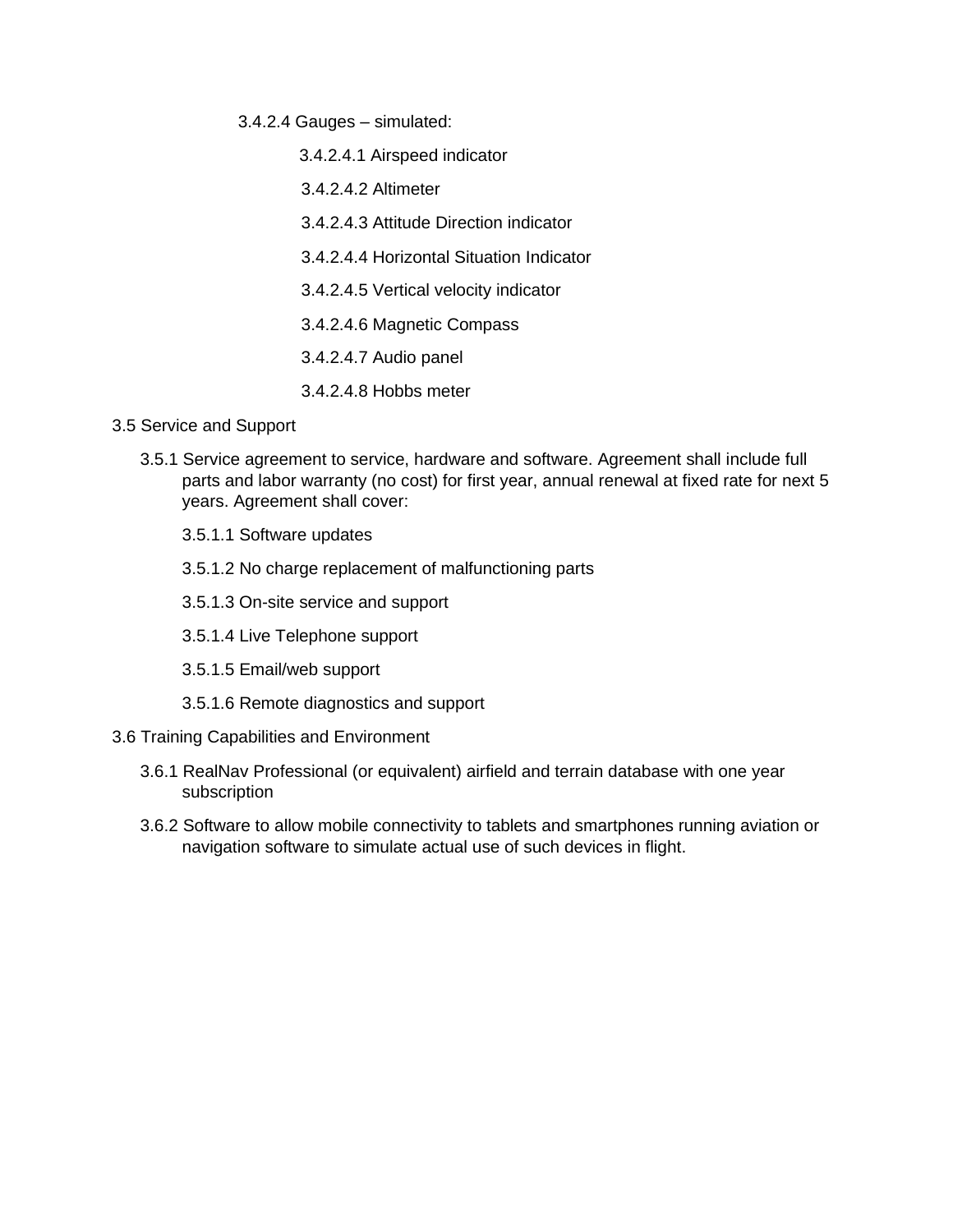# **SECTION FOUR**

## 4.0 PROPOSAL CONTENT:

Bidders shall ensure that all information required herein is submitted with the proposal. All information provided should be verifiable by documentation requested by the Airport. Failure to provide all information, inaccuracy or misstatement may be sufficient cause for rejection of the proposal or rescission of an award. Responses to each requirement below should be in order and clearly marked with the section number to which they respond.

- 4.1 Pricing: Proposal shall include the following information.
	- 4.1.1 Manufacturer, model number and manufacture date, itemized list for all equipment, options and services requested.
	- 4.1.2 Total delivered and operation cost including:
		- 4.1.2.1 Base Price
		- 4.1.2.2 Additional equipment
		- 4.1.2.3 Shipping and Installation
	- 4.1.3 Total operator training, service and support costs. Including:
		- 4.1.3.1 Initial Training for operator
			- 4.1.3.1.1 Program details, number of hours, location and methods of instruction
			- 4.1.3.1.2 Continuing education and training of additional operators
			- 4.1.3.1.4 Price and Billing options
		- 4.1.3.2 Annual service and support costs (Section 3.5). Include service level options, on-site response times, hours of operations
- 4.2 Business Profile: No financial statements are required to be submitted with your proposals, however, prior to an award the Airport may request financial statements from your company, credit reports and letters from your bank and suppliers.
- 4.3 Contract: If you have a contract, you wish us to consider for this project, please submit a copy for review. A copy of the Airport's Services Contract is included in this document for your consideration. (Attachment A) Do not complete the form at this time; it is for review only.
- 4.4 Confidential Information: All confidential and/or proprietary information must be clearly indicated. (Section 1.9)
- 4.5 Payment Method: Indicate your ability to accept electronic payments. (Section 2.18)
- 4.6 References: Provide the names and contact information of at least three (3) references from colleges, universities, airports or clients for work performed with in the last three (3) years on projects of similar size and scope.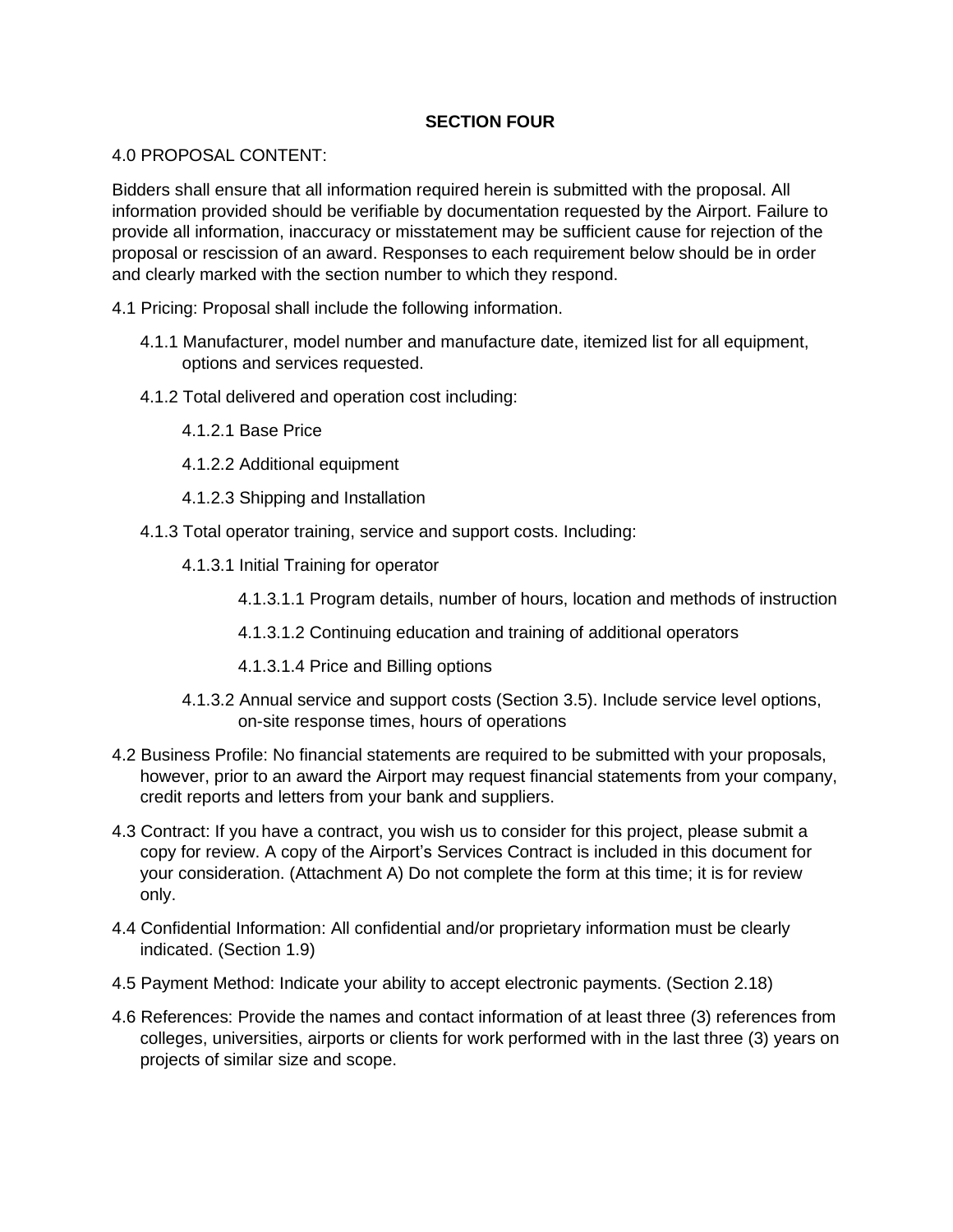4.7 Authorized Signature: Provide the name, title, signature and contact information (including e-mail addresses) of the individual authorized to submit the proposal on behalf of the institution.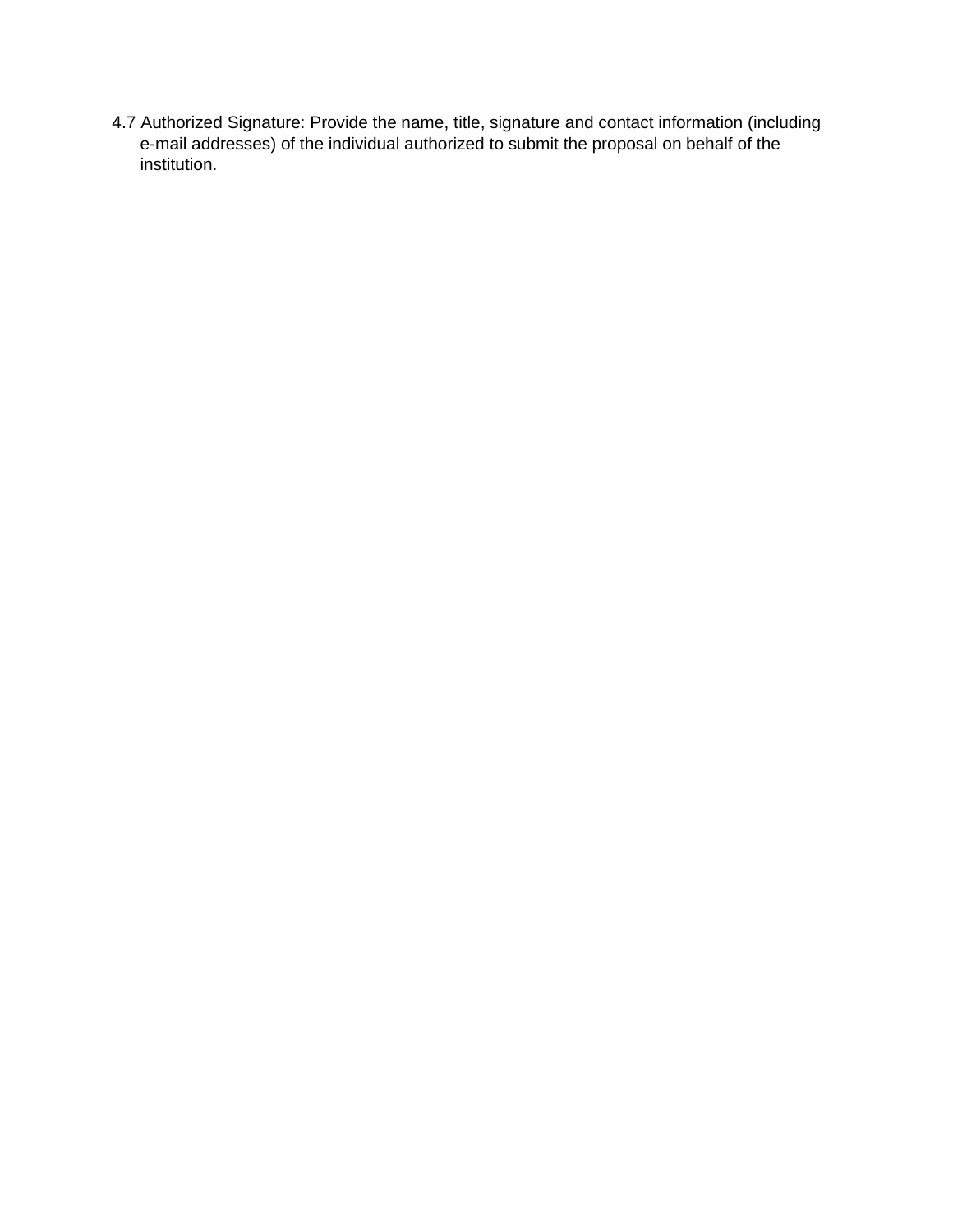# **SIGNATURE PAGE:**

| By: $\overline{\phantom{a}}$                                                                                                                                                                                                        |  |  |
|-------------------------------------------------------------------------------------------------------------------------------------------------------------------------------------------------------------------------------------|--|--|
| (Signature)                                                                                                                                                                                                                         |  |  |
| Print Name: <u>Department</u> of the Communication of the Communication of the Communication of the Communication of the Communication of the Communication of the Communication of the Communication of the Communication of the C |  |  |
|                                                                                                                                                                                                                                     |  |  |
|                                                                                                                                                                                                                                     |  |  |
|                                                                                                                                                                                                                                     |  |  |
| Phone: Note: Note: Note: Note: Note: Note: Note: Note: Note: Note: Note: Note: Note: Note: Note: Note: Note: Note: Note: Note: Note: Note: Note: Note: Note: Note: Note: Note: Note: Note: Note: Note: Note: Note: Note: Note:      |  |  |
|                                                                                                                                                                                                                                     |  |  |
| Cell Phone: <u>Queen Cell Andrew Cell</u> Phone: 2004                                                                                                                                                                               |  |  |
|                                                                                                                                                                                                                                     |  |  |
|                                                                                                                                                                                                                                     |  |  |
|                                                                                                                                                                                                                                     |  |  |
|                                                                                                                                                                                                                                     |  |  |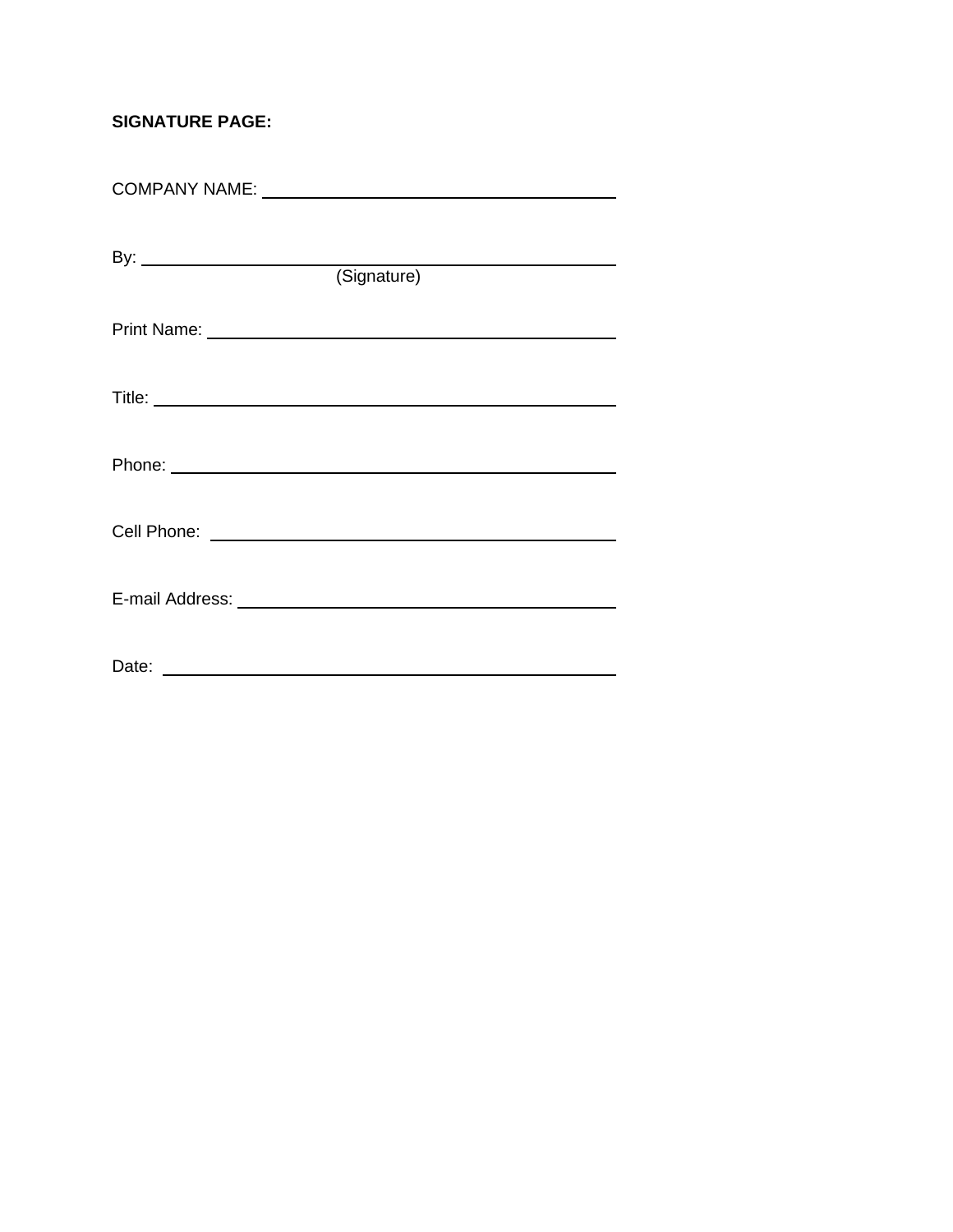# **AUBURN-LEWISTON MUNICIPAL AIRPORT CONTRACT FOR SERVICES**

(not for use for architectural or engineering design contracts)

This Contract entered into this \_\_\_\_\_ day of \_\_\_\_\_\_\_\_\_, \_\_\_\_\_, by and between the Auburn-Lewiston Municipal Airport, hereinafter referred to as the "Airport", and \_\_\_\_\_\_\_\_\_\_\_\_\_\_\_\_\_\_\_, hereinafter referred to as "Contractor".

**WHEREAS**, the Airport desires to enter into a contract for professional services, and the Contractor represents itself as competent and qualified to accomplish the specific requirements of this Contract to the satisfaction of the Airport;

**NOW THEREFORE**, in consideration of the mutual promises contained herein, the parties hereby agree as follows:

- **1. Specifications of Work**: The Contractor agrees to perform the Specifications of Work as described in Attachment A, hereby incorporated by reference.
- **2. Term**: This Contract shall commence on \_\_\_\_\_\_\_\_\_\_\_\_\_\_\_\_\_\_\_\_\_\_ and shall terminate on \_\_\_\_\_\_\_\_\_\_\_\_\_\_\_\_\_\_, unless terminated earlier as provided in this Contract.

# **3. Payment**:

- A. The total of all payments made against this contract shall not exceed \$\_\_\_\_\_\_\_. Any expenses not listed here will not be reimbursed.
- B. The Airport shall compensate the Contractor at the rate of \$ per (hour, week, entire project.) Payment will be made within 30 days upon submittal and approval of invoices.
- C. Reimbursement for travel:

All travel, lodging and meals are part of the compensation described in section A. No additional reimbursement will be made. OR \_\_\_\_\_ Contractor will be reimbursed for preapproved travel, lodging and meals in an amount not to exceed \$ \_\_\_\_\_\_\_\_\_. Copies of receipts or itemized bills for expenses must be submitted for reimbursement.

D. Other expenses (postage, printing, phone, etc.) shall not exceed \$ ... Copies of receipts or itemized bills for expenses must be submitted for reimbursement.

## **4. Termination**:

This Contract may be terminated by mutual agreement of the parties or by either party upon thirty (30) days prior written notice to the other. If at any time the Contractor fails to comply with the provisions of this Contract, the Airport shall have the right to terminate this Contract immediately with written notice. Termination does not release the Contractor from its obligations to provide services per the terms of the Contract during the notification period.

## **5. Obligations Upon Termination**:

Any materials produced in performance of this agreement are the property of the Airport and shall be turned over to the Airport upon request. The Airport shall pay the Contractor for all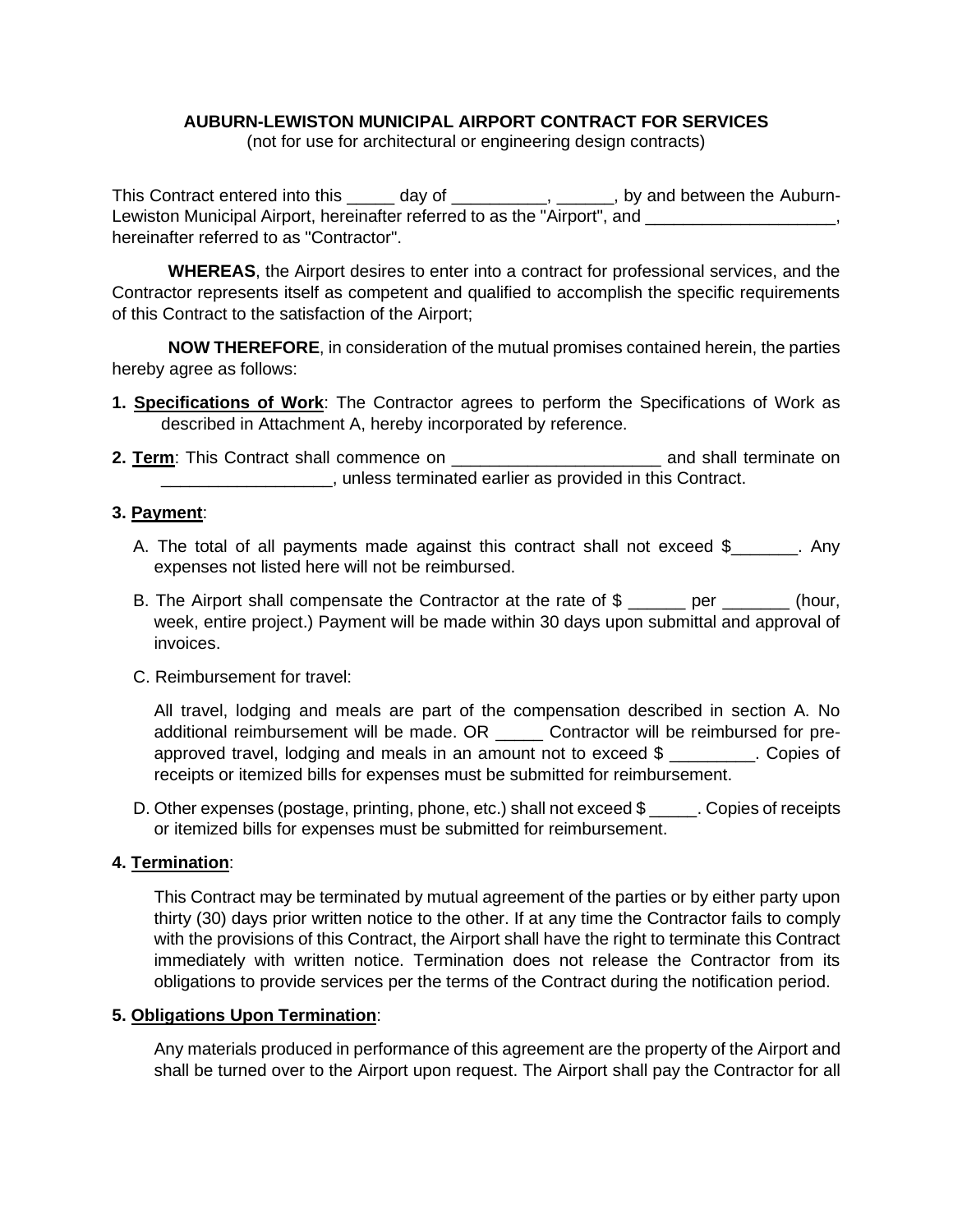services performed to the effective date of termination subject to offset of sums owed by the Contractor to the Airport.

- **6. Conflict of Interest**: No officer or employee of the Airport shall participate in any decision relating to this contract which affects his or her personal interest in any entity in which he or she directly or indirectly has interest. No employee of the Airport shall have any interest, direct or indirect, in this contract or proceeds thereof.
- **7. Modification**: This Contract may be modified or amended only in a writing signed by both parties.
- **8. Assignment**: This Contract, or any part thereof, may not be assigned, transferred or subcontracted by the Contractor without the prior written consent of the Airport.
- **9. Applicable Law**: This Contract shall be governed and interpreted according to the laws of the State of Maine.
- **10. Administration**: \_\_\_\_\_\_\_\_\_\_\_\_\_\_\_\_\_\_\_\_\_\_\_\_\_\_\_\_\_\_\_\_\_shall be the Airport's authorized representative in all matters pertaining to the administration of the terms and conditions of this Contract and to whom all notices must be sent.
- **11. Non-Discrimination**: In the execution of the contract, the Contractor shall not discriminate on the basis of race, color, religion, sex, sexual orientation, transgender status or gender expression, national origin or citizenship status, age, disability, genetic information, or veteran status and shall provide reasonable accommodations to qualified individuals with disabilities upon request. The Airport encourages the employment of qualified individuals with disabilities.
- **12. Indemnification**: The Contractor shall comply with all applicable federal, state and local laws, rules, regulations, ordinances and orders relating to the services provided under this Contract. Contractor shall indemnify, defend and hold the Airport, its Trustees, officers, employees, and agents, harmless from and against any and all loss, liability, claims, damages, actions, lawsuits, judgments and costs, including reasonable attorney's fees, that the Airport may become liable to pay or defend arising from or attributable to any acts or omissions of the Contractor, its agents, employees or subcontractors, in performing its obligations under this Contract, including, without limitation, for violation of proprietary rights, copyrights, or rights of privacy, arising out of a publication, translation, reproduction, delivery, performance, use or disposition of any data furnished under the Contract or based on any libelous or other unlawful matter contained in such data.
- **13. Contract Validity**: In the event one or more clauses of this Contract are declared invalid, void, unenforceable or illegal, that shall not affect the validity of the remaining portions of this Contract.
- **14. Independent Contractor**: Contractor is an independent contractor of the Airport, not a partner, agent or joint venturer of the Airport and neither Party shall hold itself out contrary to these terms by advertising or otherwise, nor shall either party be bound by any representation, act or omission whatsoever of the other. Contractor, its employees and subcontractors if any, is/are independent contractors for whom no Federal or State Income Tax will be deducted by the Airport, and for whom no retirement benefits, social security benefits, group health or life insurance, vacation and sick leave, Worker's Compensation and similar benefits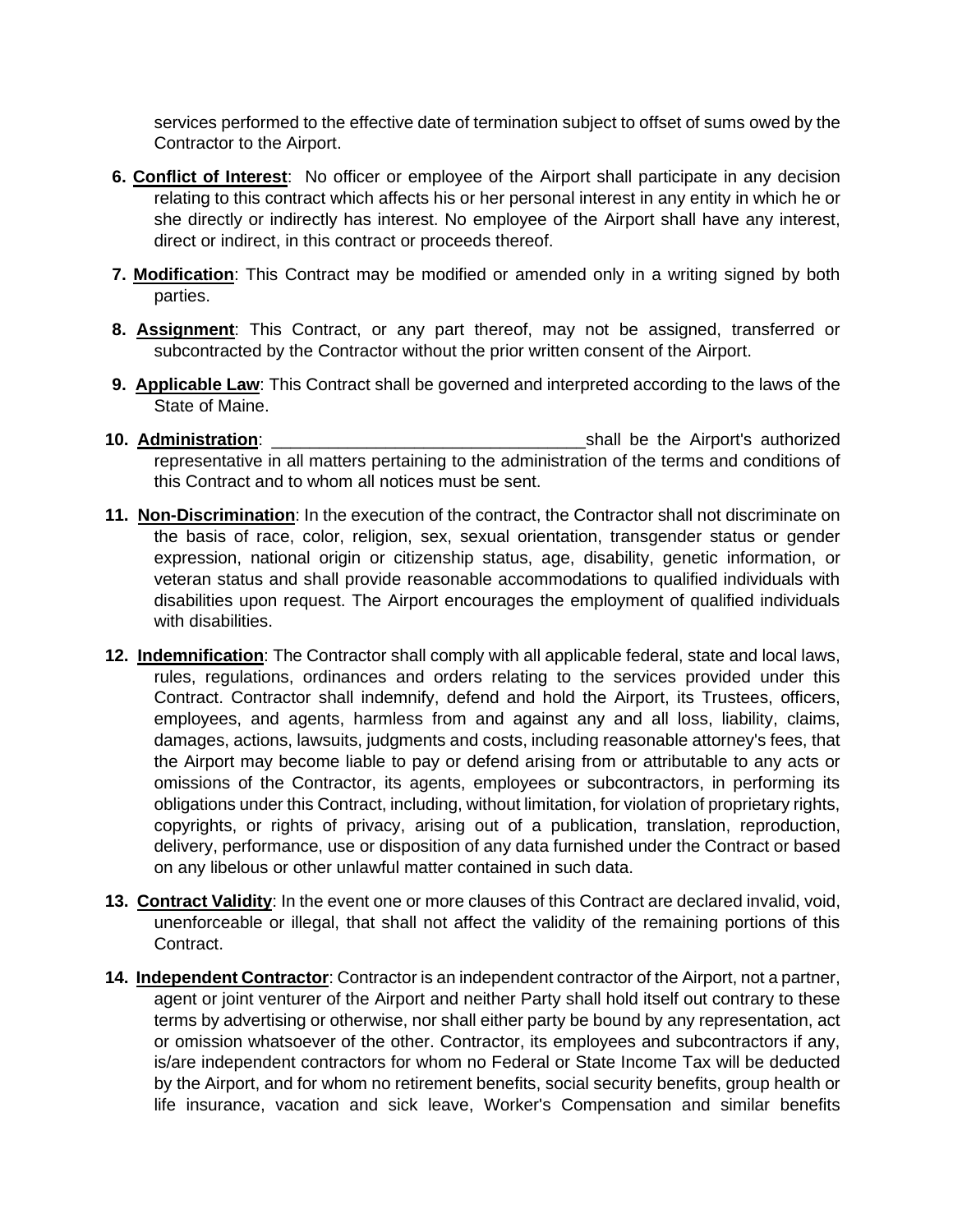available to Airport's employees will accrue. The parties further understand that annual information returns as required by the Internal Revenue Code and Maine Income Tax Law will be filed by the Airport with copies sent to Contractor. Contractor will be responsible for compliance with all applicable laws, rules and regulations involving but not limited to, employment, labor, Workers Compensation, hours of work, working conditions, payment of wages, and payment of taxes, such as unemployment, social security and other payroll taxes, including other applicable contributions from such persons when required by law.

- **15. Intellectual Property**: Any information and/or materials, finished or unfinished, produced in performance of this Contract, and all of the rights pertaining thereto, are the property of the Airport and shall be turned over to the Airport upon request.
- **16. Entire Contract**: This Contract sets forth the entire agreement between the parties on the subject matter hereof and replaces and supersedes all prior agreements on the subject, whether oral or written, express or implied.
- **17. Licensing**: Contractor shall secure in its name and at its expense all federal, state, and local licenses and permits required for operation under this Contract. Contractor shall provide proof of such licensure or permit to the Airport prior to commencing work under this Contract.
- **18. Record Keeping, Audit and Inspection of Records:** The Contractor shall maintain books, records and other compilations of data pertaining to the requirements of the Contract to the extent and in such detail as shall properly substantiate claims for payment under the Contract. All such records shall be kept for a period of seven years or for such longer period as specified herein. All retention periods start on the first day after the final payment of the Contract. If any litigation, claim, negotiation, audit or other action involving the records is commenced prior to the expiration of the applicable retention period, all records shall be retained until completion of the action and resolution of all issues resulting therefrom, or until the end of the applicable retention period, whichever is later. The Airport, the grantor agency (if any), or any of their authorized representatives shall have the right at reasonable times and upon reasonable notice, to examine and copy the books, records and other compilations of data of the Contractor pertaining to this Contract. Such access shall include on-site audits.
- **19. Publicity, Publication, Reproduction and use of Contract's Products or Materials:** Unless otherwise provided by law or the Airport, title and possession of all data, reports, programs, software, equipment, furnishings and any other documentation or product paid for with Airport funds shall vest with the Airport. The Contractor shall at all times obtain the prior written approval of the Airport before it, any of its officers, agents, employees or subcontractors, either during or after termination of the Contract, makes any statement bearing on the work performed or data collected under this Contract to the press or issues any material for publication through any medium of communication. If the Contractor or any of its subcontractors publishes a work dealing with any aspect of performance under the Contract, or of the results and accomplishments attained in such performance, the Airport shall have a royalty free, non-exclusive and irrevocable license to reproduce, publish or otherwise use and to authorize others to use the publication.
- **20. Confidentiality:** The contractor shall comply with all laws and regulations relating to confidentiality and privacy including but not limited to any rules or regulations of the Airport.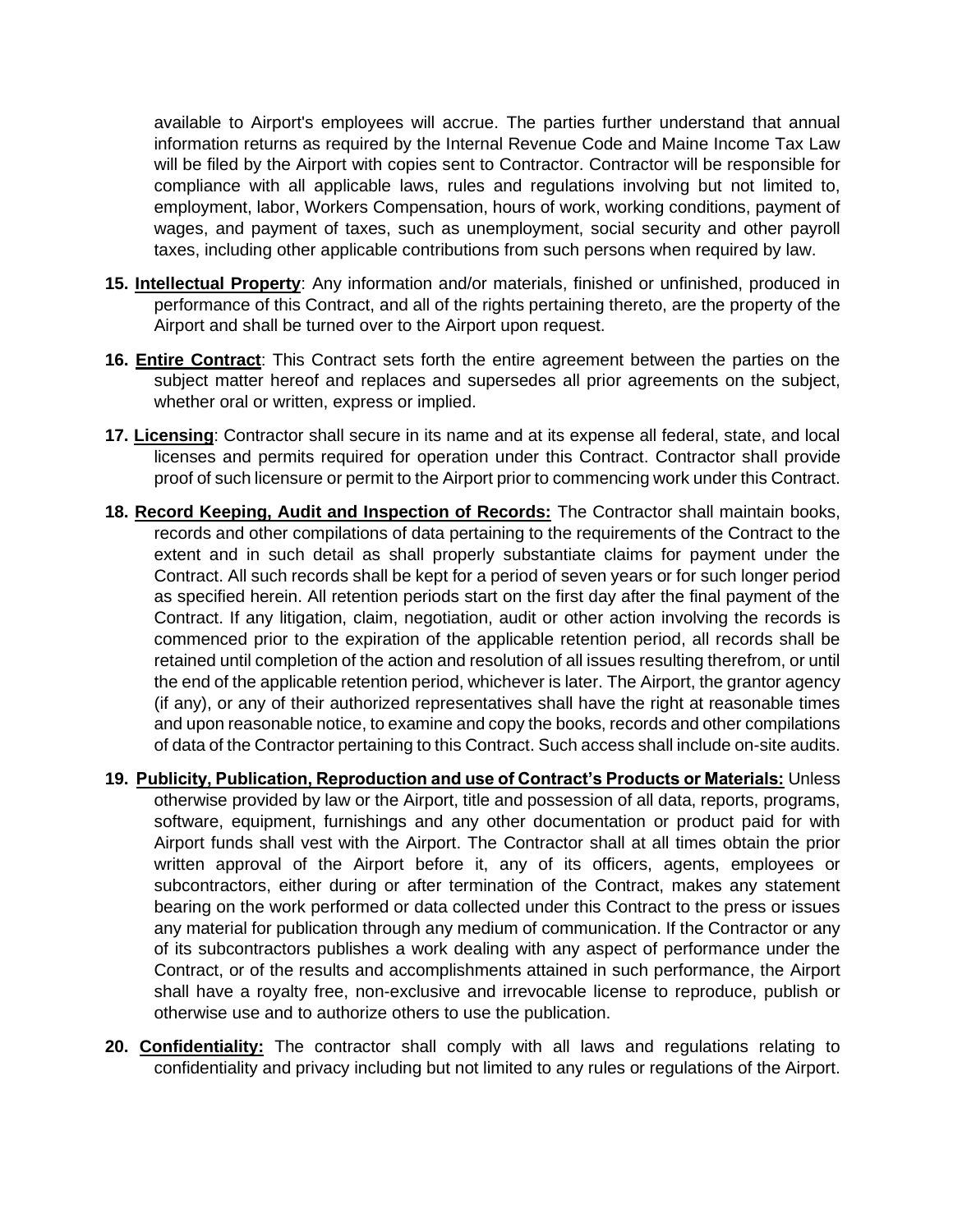- **21. Force Majeure:** Neither party shall be liable to the other or be deemed to be in breach of this Contract for any failure or delay in rendering performance arising out of causes beyond its reasonable control and without its fault or negligence. Such causes may include, but are not limited to, acts of God or of a public enemy, fires, flood, epidemics, strikes, embargoes or unusually severe weather. Dates or time of performance shall be extended to the extent of delays excused by this section provided that the party whose performance is affected notifies the other promptly of the existence and nature of such delay.
- **22. Notices:** Unless otherwise specified in an attachment hereto, any notice hereunder shall be in writing and addressed to the persons and addresses below.
- **23. Insurance Requirements:** Attachment B, hereby incorporated by reference

## **24. Signatures:**

| FOR THE AUBURN-LEWISTON MUNICIPAL<br>AIRPORT:             | FOR THE CONTRACTOR:<br>LEGAL NAME: _____________________________ |
|-----------------------------------------------------------|------------------------------------------------------------------|
|                                                           |                                                                  |
| (signature)                                               | (signature)                                                      |
| (print or type)                                           | (print or type)                                                  |
|                                                           |                                                                  |
|                                                           |                                                                  |
| <u> 1989 - John Stein, Amerikaansk politiker (* 1989)</u> |                                                                  |
|                                                           |                                                                  |
|                                                           |                                                                  |
|                                                           |                                                                  |

Per University policy, "Any contract or agreement for services that will, or may, result in the expenditure by the Airport of \$50,000 or more must be approved in writing by the Airport Board of Directors and it is not approved, valid or effective until such written approval is granted."

BY: \_\_\_\_\_\_\_\_\_\_\_\_\_\_\_\_\_\_\_\_\_\_\_\_\_\_\_\_\_

Title: Director of Strategic Procurement

Date: \_\_\_\_\_\_\_\_\_\_\_\_\_\_\_\_\_\_\_\_\_\_\_\_\_\_\_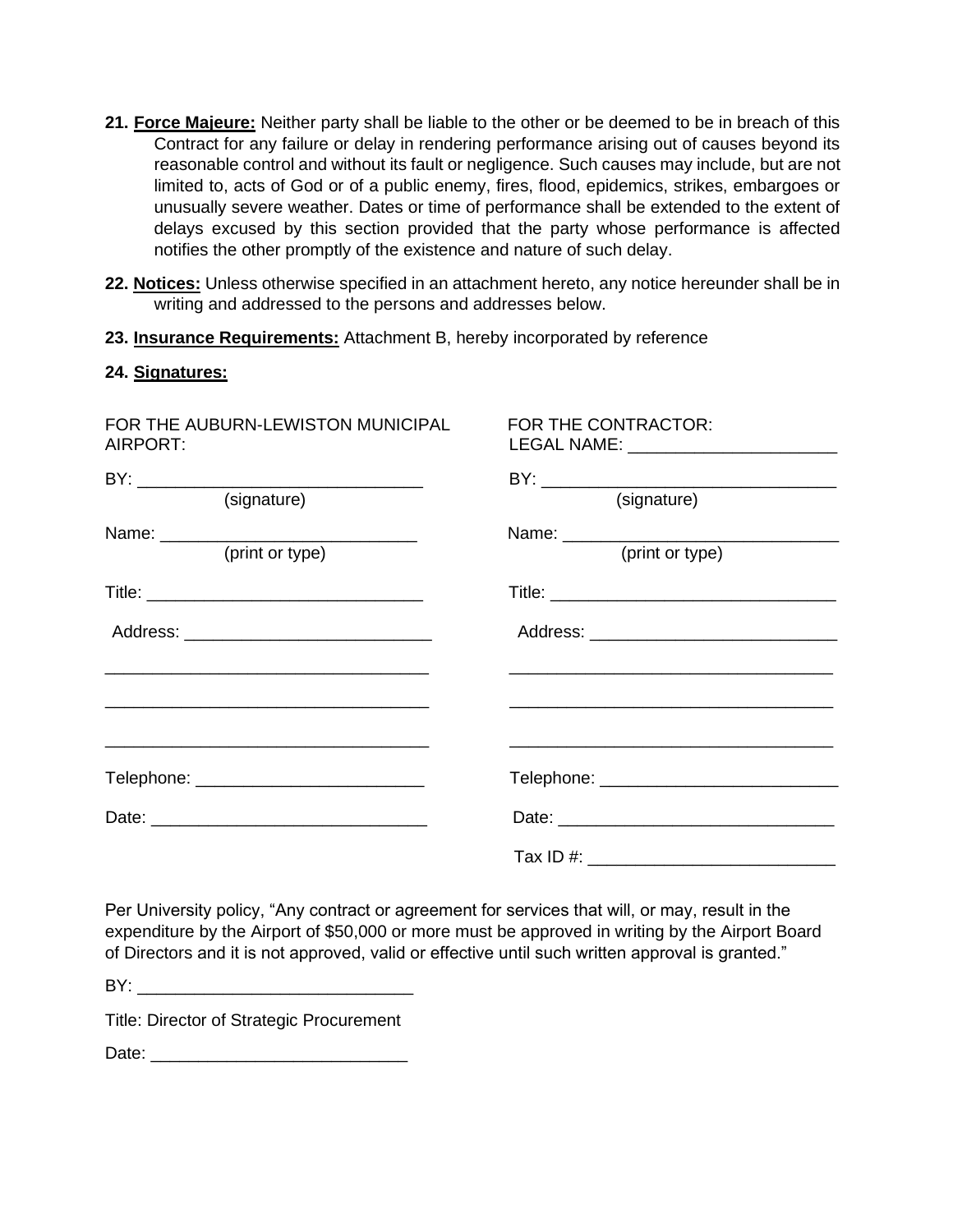#### **Substitute Form W-9 - Taxpayer Identification Number Request & Certification**

Please complete the following information. We are required by law to obtain this information from you when making a reportable payment to you. If you do not provide us with this information, your payments may be subject to federal income tax backup withholding. Use this form only if you are a **U.S. person** (including US. resident alien.). If you are a foreign person, use the appropriate Form W-8.

#### **Part 1 Tax Status:**

|                                                                                                                                  | Phone: $(\_\_)$                                                     |                                                                 |                               |  |
|----------------------------------------------------------------------------------------------------------------------------------|---------------------------------------------------------------------|-----------------------------------------------------------------|-------------------------------|--|
|                                                                                                                                  | Complete One:                                                       |                                                                 |                               |  |
|                                                                                                                                  | Individual/Sole Proprietor. Business Name, if different from above: |                                                                 |                               |  |
|                                                                                                                                  |                                                                     | Social Security Number $\_\_$ $\_\_$ - $\_\_$ - $\_\_$ - $\_\_$ |                               |  |
|                                                                                                                                  |                                                                     | - or - Business EIN __ _ - _ _ _ _ _ _ _ _ _ _                  |                               |  |
|                                                                                                                                  | Partnership $EIN$ <sub>__</sub> ____________                        |                                                                 |                               |  |
|                                                                                                                                  | Corporation EIN __ _ - _ _ _ _ _ _ _ _ _ _                          |                                                                 |                               |  |
|                                                                                                                                  | Please answer questions below if you are a corporation:             |                                                                 |                               |  |
|                                                                                                                                  | 1. Corporation providing legal services? Y N                        |                                                                 |                               |  |
|                                                                                                                                  | 2. Corporation providing medical services? Y N                      |                                                                 |                               |  |
|                                                                                                                                  | <b>Limited Liability Company</b>                                    |                                                                 | $EN$ _ _ - _ _ _ _ _ _ _ _    |  |
|                                                                                                                                  | Tax-Exempt or Not-for-Profit under $\S 501(C)(3)$                   |                                                                 | $EIN$ _ _ - _ _ _ _ _ _ _ _   |  |
|                                                                                                                                  | Government Entity                                                   |                                                                 | $EN$ _ _ - _ _ _ _ _ _ _ _    |  |
|                                                                                                                                  | <b>Estate or Trust</b>                                              |                                                                 | $EN$ _ _ - _ _ _ _ _ _ _ _    |  |
|                                                                                                                                  | All other Entities                                                  |                                                                 | $EIN$ _ _ - _ _ _ _ _ _ _ _ _ |  |
| <b>Part 2 Exemption:</b><br>If exempt from Form 1099 reporting, check here: and circle your qualifying<br>exemption reason below |                                                                     |                                                                 |                               |  |

- 1. An organization exempt from tax under IRC section 501(a)
- 2. The United States or any of its agencies or instrumentalities
- 3. A state, the District of Columbia, a possession of the United States, or any of their political subdivisions or instrumentalities
- 4. A foreign government or any of its political subdivisions, agencies, or instrumentalities
- 5. An international organization or any of its agencies or instrumentalities
- 6. Other: \_\_\_\_\_\_\_\_\_\_\_\_\_\_\_\_\_\_\_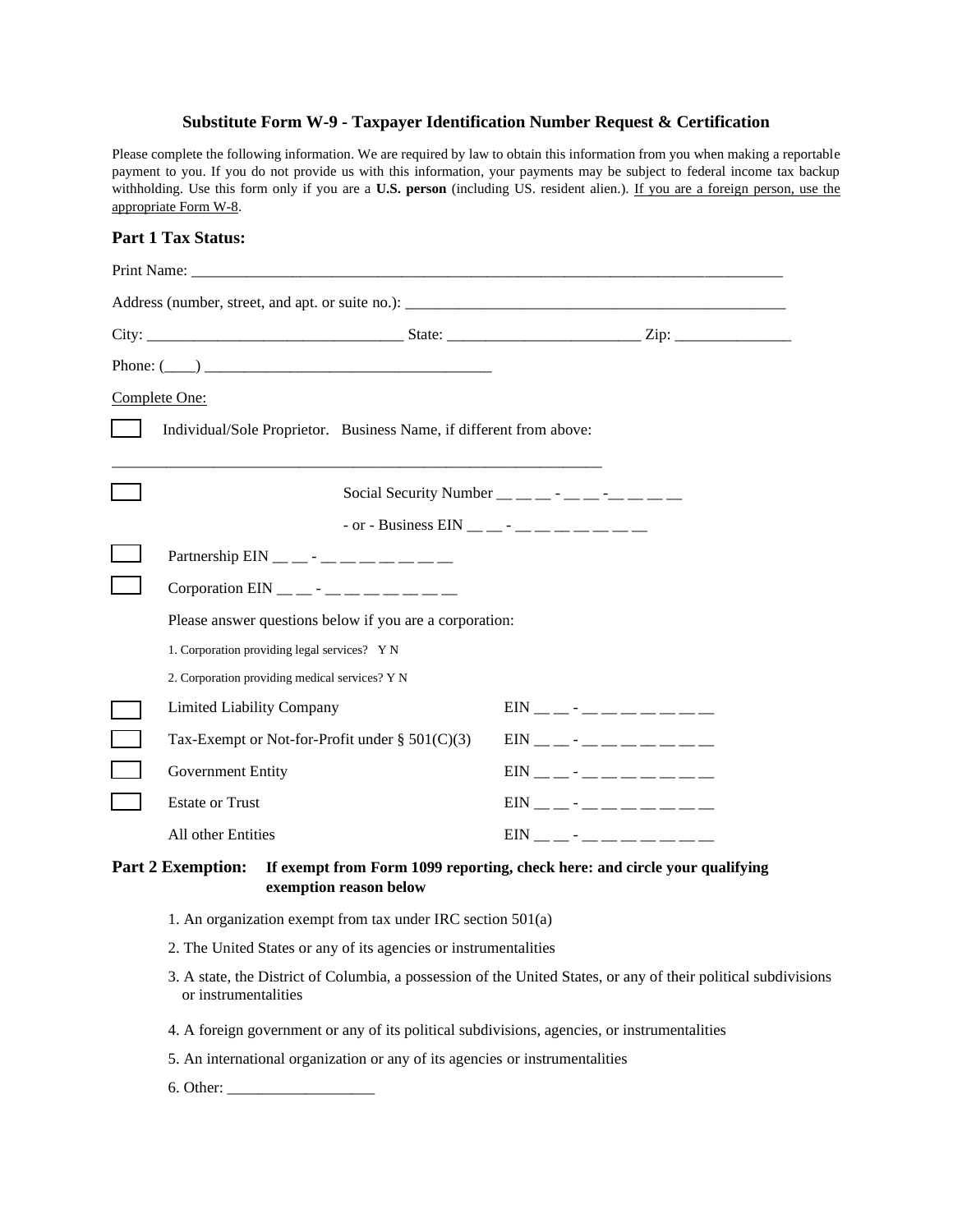## **Part 3 Certification:**

Under penalties of perjury, I certify that:

1. The number shown on this form is my correct taxpayer identification number (or I am waiting for a number to be issued to me), **and**

2. I am not subject to backup withholding because:

- (a) I am exempt from backup withholding, or
- (b) I have not been notified by the Internal Revenue Service (IRS) that I am subject to backup withholding as a result of a failure to report all interest or dividends, or
- (c) the IRS has notified me that I am no longer subject to backup withholding, and

3. I am a U.S. person (including a U.S. resident alien).

**Certification instructions**. You must cross out item 2 above if you have been notified by the IRS that you are currently subject to backup withholding because you have failed to report all interest and dividends on your tax return.

Signature of U.S. person: \_\_\_\_\_\_\_\_\_\_\_\_\_\_\_\_\_\_\_\_\_\_\_\_\_\_\_\_\_\_\_\_\_\_\_\_\_\_\_\_\_\_\_\_\_\_\_\_\_\_\_\_\_\_\_\_\_\_\_\_

Date:

### **Please return this form with the attached contract.**

Thank you for your cooperation.